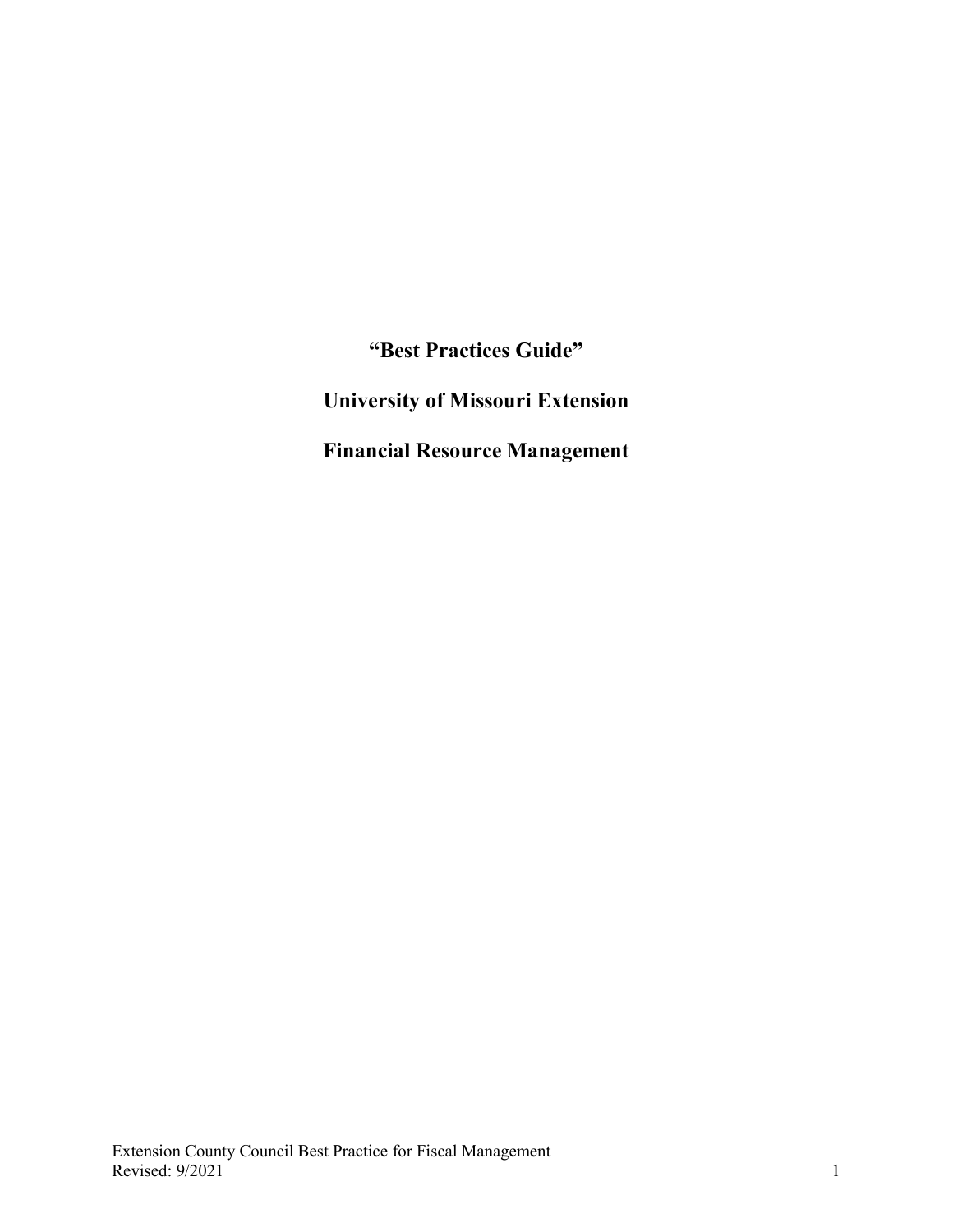# Table of Contents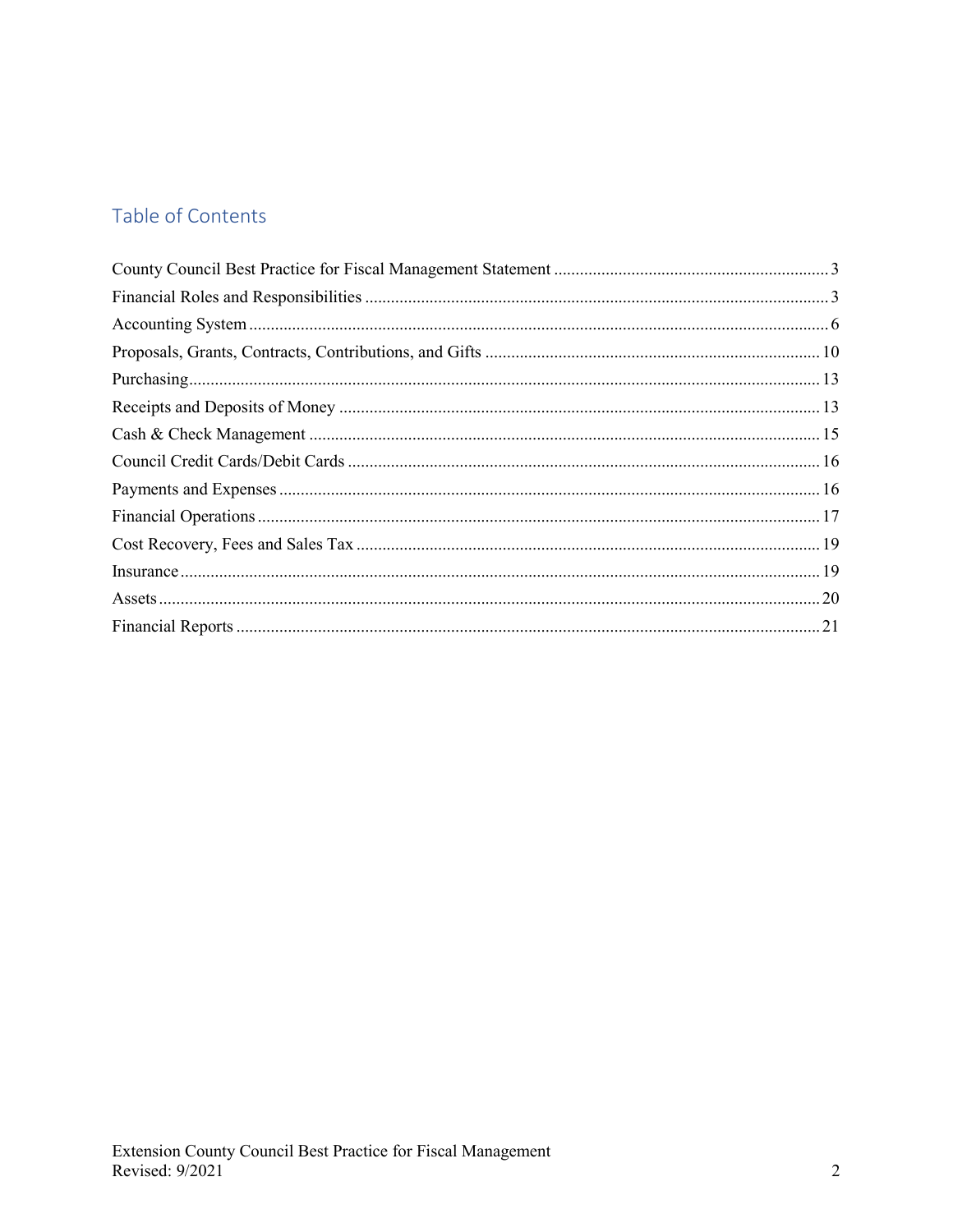# **County Council Best Practice for Fiscal Management Statement**

<span id="page-2-0"></span>As an agency of the State of Missouri supported by public funds, maintaining accountability and integrity is critical. A best management practices guide for county extension councils is based on the Missouri Revised Statutes, University of Missouri policies and procedures, and other accepted accounting and management policies for public entities. Councils may have additional policies and procedures to ensure efficient management of financial operations. These best practices provide a uniform financial record keeping and facilitate reporting between the cooperating partners, University of Missouri Extension, county councils and county commissions, in furtherance of the delivery of extension and engagement programs. It is important we ensure appropriate fiscal procedures are in place for use of funds generated by Extension funding partners and for cost recovery programs.

All employees and volunteers of the University of Missouri Extension have responsibilities for achieving compliance with the provisions and best practices of financial resource management of our program delivery support groups (i.e., Master Gardener, 4-H councils, etc.).

# **Financial Roles and Responsibilities**

<span id="page-2-1"></span>The appropriate process for managing financial resources is determined by who controls the funds.

# **University of Missouri Extension**

MU Extension manages MU Extension revenue streams and assists county councils with office fiscal policies and administrative accounting where they:

- Receive and expend allocations from the University of Missouri, USDA and other sources in accordance with pertinent statutes, agreements, policies and procedures in support of extension and engagement programs.
- Participate with the council to establish a budget to support facility and program costs necessaryto house MU employees and deliver programs within the county.
- Provide guidance to county councils for furtherance of extension work.

# **County Extension Council:**

University of Missouri Extension is a cooperatively funded venture involving local (county), University (state) and federal (USDA) partners. Generally, the state and federal portions fund all or a portion of salaries and benefits for professional and educational assistant staff; training costs; specific program support, certain equipment purchases, and administrative costs. Missouri Revised Statutes, Sections 262.550 to 262.620, adopted in 1961 by the General Assembly, provide the establishment of a University of Missouri Extension Council in each county. Specifically, the council has the responsibility to: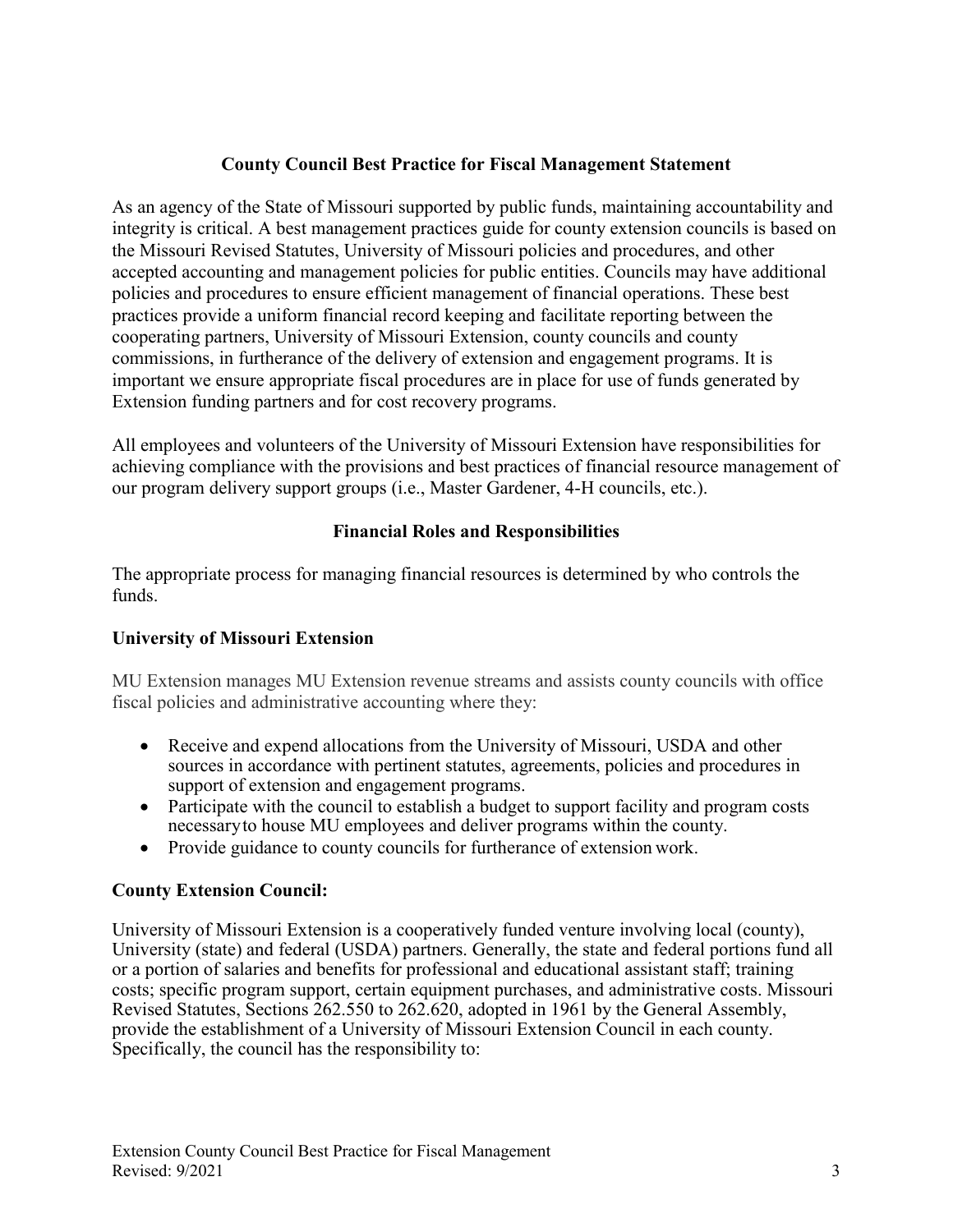- Arrange for and administer the county share of the cost of extension services and receive by wayof gift, purchase or otherwise acquire, in its own name, real or personal property required for the administration of the extension program.
- Provide for the collection of fees for specific services that require special equipment or personnel. Councils may not collect dues for or pay dues to state or national organizations or associations. Belonging to a local organization (city, county, district or region) is not stated nor do we feel it is implied in the statute as being prohibited from paying for and belonging to. We do recommend checking with the commission to see if they have an umbrella county government membership for Chamber membership or if they would consider purchasing an umbrella membership, Supplies or services deemed necessary by the University and the council to conduct any education program are not considered private enterprise or commercial activity within the meaning of the statutes.
- Accept financial contributions from private sources to be used for extension purposes. The IRShas ruled gifts and contributions to the council to be tax- deductible.
- Ensure the budget submitted to the county commission is submitted accurately, within prescribed deadlines, using the specific processes and guidance provided by the county commission and/or other county officials and units.
- Prepare a monthly requisition (as required by state statute) and certified statement of expenses to the county commission as the basis for issuance of a warrant covering the requisition drawn in favor of the treasurer of the council.
- Direct the treasurer to account for all fiscal activities of the council by keeping a record of all monies received and disbursed, specifying the person from whom received and to whom paid, and the purpose for which they were paid out.
- Make an annual report through its secretary to the county commission, covering all receipts and expenditures, a summary of work undertaken and results accomplished. The report is to be filed with the commission no later than Feb. 1, following the completed year.
- Establish procedures for providing a satisfactory annual audit and management review of funds administered by the council.
- Establish human resources policies for Extension Council employees around hiring practices, supervisory, and personnel management.
- Extension councils cannot sign contracts and other documents committing the University of Missouri regardless of the nature of the agreement.

**Regional Director:** As University of Missouri employees, regional directors are responsible for direct-line administration to the County Engagement Specialist (CES) and the local engagement efforts in a designated geographic region. Specifically, the regional directors have the responsibility to:

- Assure that the CES represent University of Missouri Extension with county councils, county commissions and other funding agencies in planning, securing andmanaging funds to carry out county programs.
- Work with the extension councils and CES to adopt and maintain the QuickBooks accounting system provided by MU Extension for the council's use.
- Encourage annual audits of county monies, and assure appropriate financial reports for each county come to the regional and state offices.
- Plan for and manage resources available for multicounty programs.
- Programmatic supervision is provided by the appropriate Education Director based on the Campus of the University of Missouri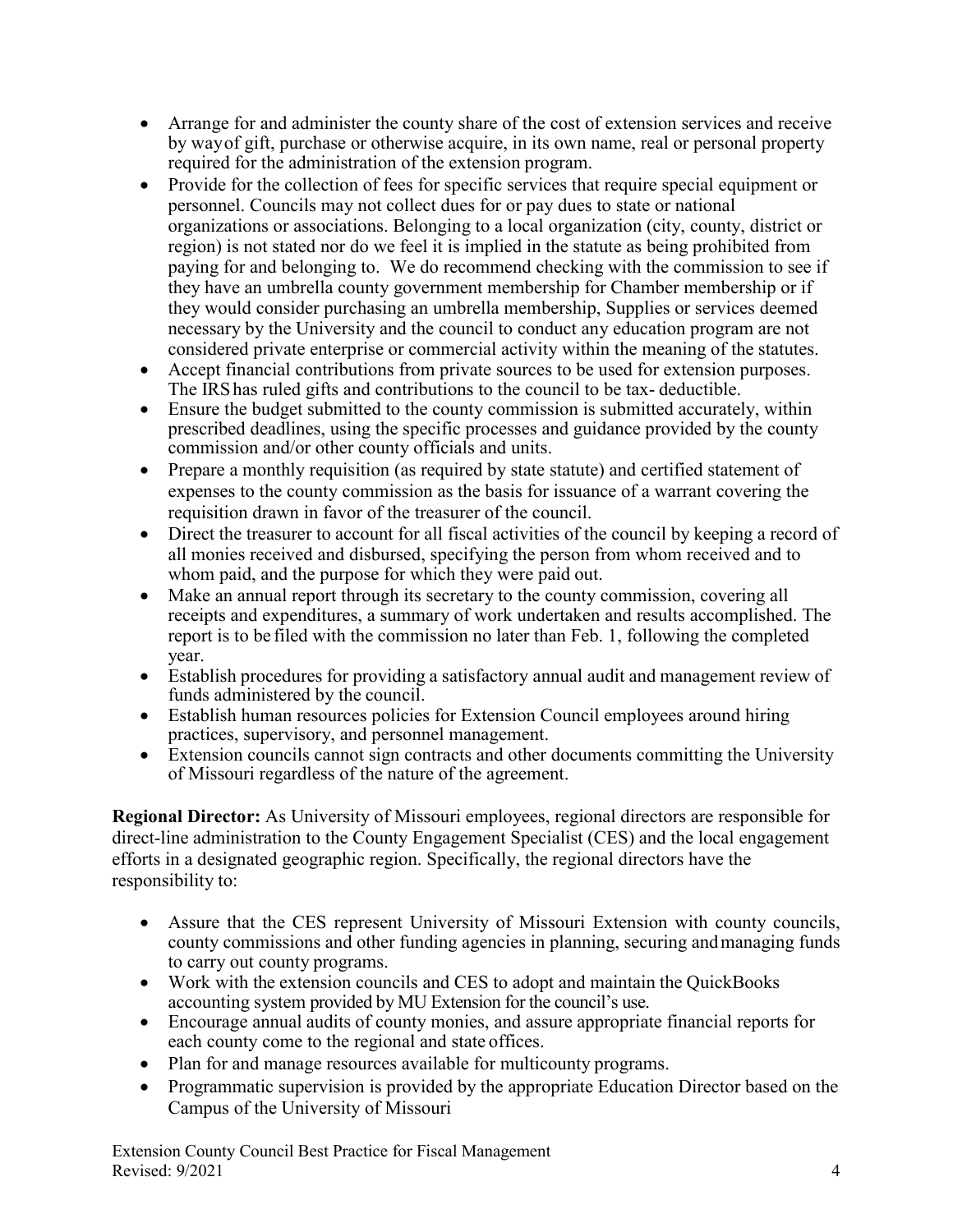**County Engagement Specialist (CES):** As a University employee, engagement specialist is responsible for:

- Supporting the county council and county administrative support in submitting a budget to the county commission that is accurate and within prescribed deadlines, following specific processes and guidance provided by the county commission and/or other county officials and units.
- Providing guidance to the council for support of county council operations
- Co-supervise with the council, local council-paid support staff
- Review receipts and disbursements per the council budget, policies and procedures with the treasurer and bookkeeper
- Assisting the council in implementing county-level administrative support systems, policies and procedures
- Keeping the council and regional director informed of administrative matters.
- Be a liaison between Council and the community for addressing community needs.
- MU Extension employees cannot establish; be placed on accounts; or have signature authority for local entity funds including County Extension, 4-H councils and affiliated local groups. Specific examples include, but not limited to, Master Gardeners, SWCD boards, foundations with links to MU, economic or tourism councils, etc.
- MU Extension employees cannot sign contracts and other documents committing the University of Missouri or the local county council regardless of the nature of the agreement.

# **Council Treasurer:** The council treasurer is responsible for:

- Executing a corporate surety bond of not less than 125 percent of the council funds for which the officer (treasurer and any officer with signature authority on council funds) will be accountable at any one time and for anyone handling money or has signature authority to council held money, with the cost of the bond being paid by the council
- Assuring that all money received is in a bank or trust company designated by the council.
- Assuring that fiscal records are audited annually.
- Assuring the development of a detailed written report covering the past year's receipts and disbursements is filed with the county commission no later than Feb. 1.
- Turning over all receipts, records and council funds to the next treasurer when the term of office is ended.
- Signing checks with another council officer, many do this with the secretary.
- Reviewing monthly receipts, disbursements and bank reconciliations with CES and bookkeeper.
- Working with the CES and bookkeeper to assure the council is provided with regular financial reports. Suggestions for consistent reporting include but are not limited to:
	- o Budget verses Actual all classes
	- o Balance Sheet Standard
	- o Funds Class Balance
	- o Check Summary Monthly
	- o Deposit Summary Monthly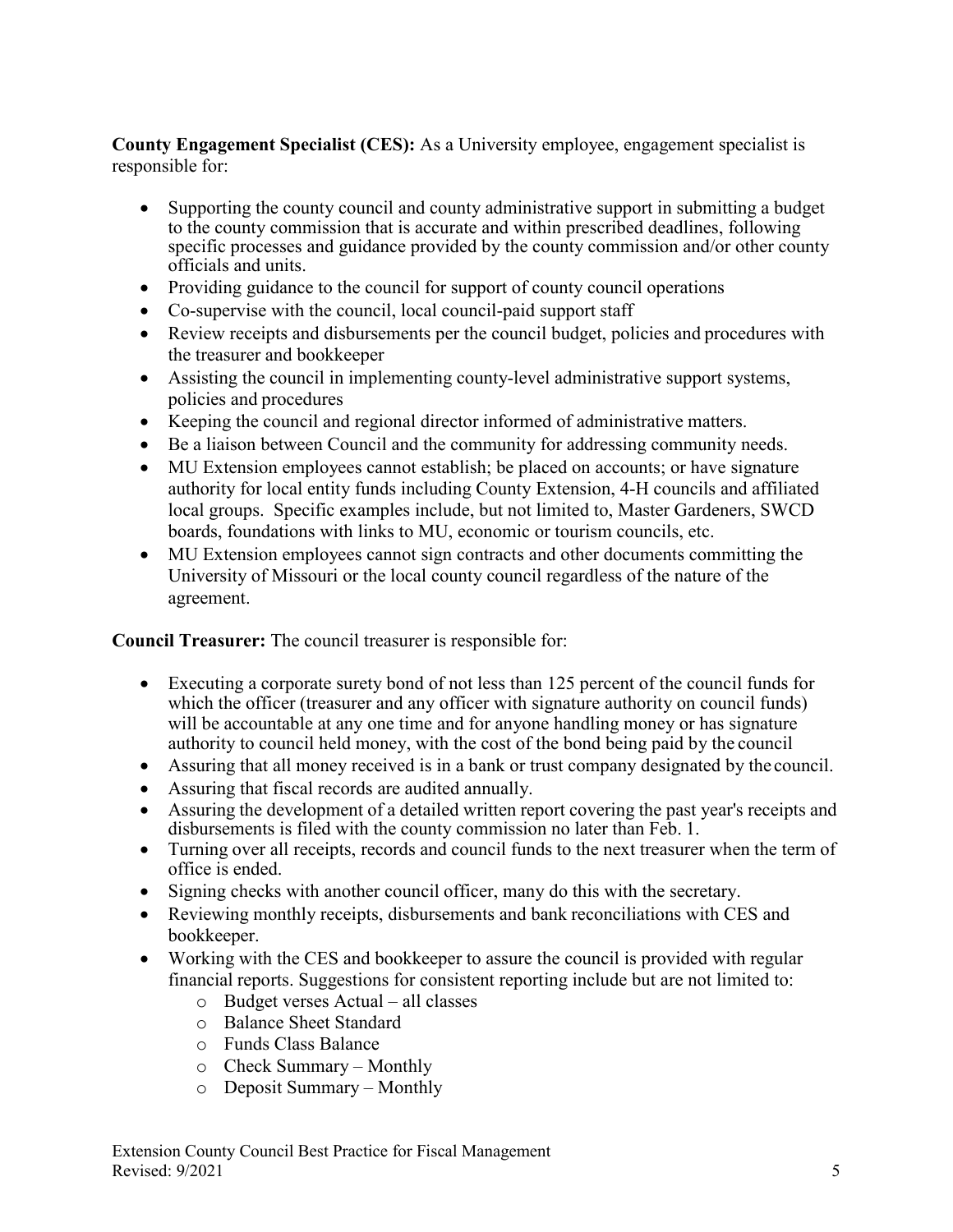# **Accounting System**

<span id="page-5-0"></span>**Program Delivery Support Groups (PDSGs):** Any program delivery support groups (i.e., Master Gardener, 4-H Councils, etc.) providing Extension programming and/or established under existing Extension programs have required accountability to the Extension Council and MU Extension. State/Federal law requires that funds raised or given in support of all Extension programs should be handled in a manner of public trust. If the Extension Council EIN number is utilized by the program delivery support group, the financial activity must be accounted for in the county QuickBooks.

### a. **Financial oversight**

The County Extension Council exercises financial oversight of all county MU Extension PDSG with annual receipts or expenditures. PDSG include Missouri 4-H clubs\* and 4-H councils, Master Gardener and Master Naturalist chapters, and other approved, volunteer-led MU Extension PDSGs. County Extension Council oversight includes, but is not limited to:

- i. Receipt of quarterly financial reports (summary of income and expenditures) from each county PDSG.
- ii. Completed annual, external audit or review (see d.)
- iii. Receipt of (copies of) official bank statements at the end of the MU Extension program year.
- iv. (Optional) Under advisement of the CES and/or Regional Director, request of quarterly or semi-annual official bank statements from select program groups as needed.

(**Note:** county 4-H foundations are accountable to the Missouri 4-H Office of Youth Development).

The County Extension Council and CES will review the financial documents at the first annual Extension Council meeting or as soon as records are available for review. [\*4-H clubs: Depending on the number of clubs in the county, the Extension Council may determine that the county 4-H council exercise this oversight and review with each 4-H club in the county, and they (the 4-H Council) provide a summary of 4-H club financials to the Extension Council].

# b. **Use of Employer Identification Number (EIN)**

Any PDSG that raises funds in the name of an MU Extension program must maintain a checking account with a financial institution under an EIN. The MU Extension employee responsible for the PDSG should guide the volunteer group through the process. There are two options for opening a checking account with an EIN:

**Option 1:** It is strongly recommended that all county program groups use the EIN of the County Extension Council. The revision is proposed for the following reasons:

• Due to changes to IRS policy in 2017, online applications require the applicant's SSN. Volunteers are not authorized to provide their SSN as part of the EIN application process. The concern centers upon any personal liability for volunteers as well as the frequent changing of volunteer's leadership and the difficulty at which names can be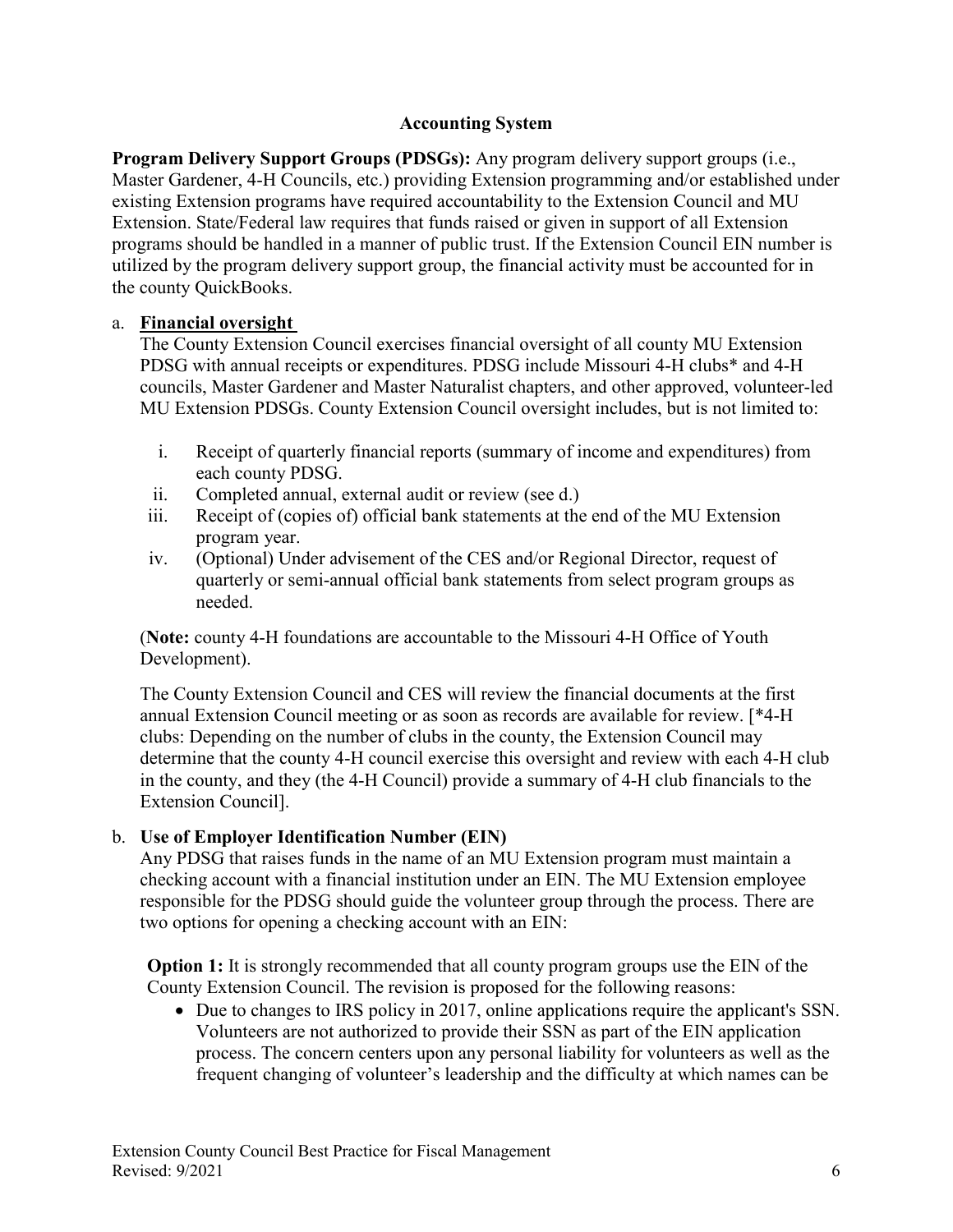changed associated with these EIN numbers. Using the Extension Council's EIN eliminates this concern.

- The County Extension Council is responsible for the MU Extension programming in the county to include 4-H, Master Gardener, Master Naturalists, and other volunteerled groups, therefore the Extension Council is responsible for the financial oversight of the county's MU Extension groups.
- This arrangement enhances financial management of all county funds, and provides for financial accountability and transparency.

All new MU Extension PDSGs with no pre-existing EIN and those existing groups found not to be practicing sound financial management as deemed by the Regional Director, CES, and/or County Extension Council must use the County Extension Council's EIN. MU Extension groups with existing EINs where no financial management concerns reported are encouraged to use the County Extension Council's EIN, as well.

**Option 2:** If the program delivery support group has established their own EIN number, they remain accountable and under the direction of Extension Council and MU Extension in order to continue to use any logos, materials, curriculum, etc. A quarterly programmatic report to the Extension Council is required as well as an annual report submitted to the Extension Council to include:

- i. Name(s) of individual(s) authorized to sign on the accounts or authorized to increase or decrease the value of the assets.
- ii. EIN (Employer Identification Number)
- iii. Physical location of assets.
- iv. Name(s) of individual(s) responsible for financial review/auditing the assets.
- v. Board members/committee members, club managers and treasurers must carry out their respective responsibilities as defined in the rules and guidelines for handling finances and assets.
- vi. An annual financial review is required and an audit is recommended
- vii. Programmatic summary of activity.

# **c. County Extension Council Fiscal Record Keeping:**

The county extension council will maintain the University of Missouri approved accounting system to fulfill its statutory responsibilities for financial record keeping and reporting. County PDSGs will work with the council and CES to ensure the PDSGs abide by the record-keeping and reporting requirements set by MU Extension and the council.

The extension council accounting system is a cash, fund accounting system that recognizes receipts and disbursements on cash basis and recognizes selected receivables, payables and liabilities. Receipts and disbursements, receivables, payables, assets and liabilities are maintained by fund as defined in the chart of accounts and in a listing of a classing structure. The financial records include receivables, payables, revenue, expenses, assets and liabilities.

# **d. Audits of PDSG funds**

The County Extension Council treasure will conduct an audit of all county PDSG accounts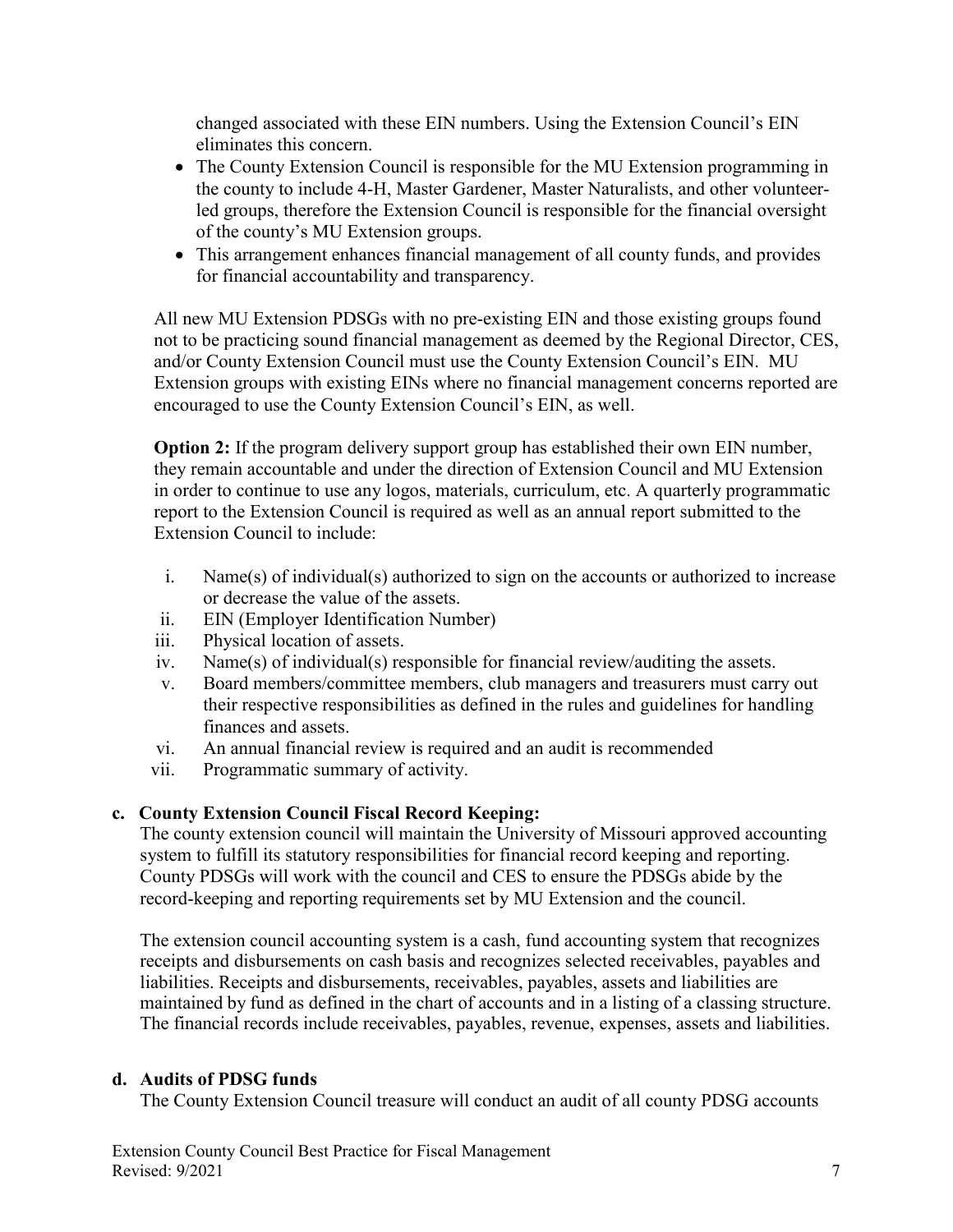(agency accounts). The Executive Committee of the Extension Council has the authority and option to designate a third party to conduct the audit of finances of the county's PDSGs.

When the PDSG uses the Council's tax ID number (EIN), financial activity must flow through the Council's accounting system. If the program delivery support group obtains their own tax ID number, the Council should require fiscal reporting as the extension programming remains under the Council's direction. An annual financial review is required and an audit is recommended.

The person conducting the audit should not be related to the program groups officers. The completed, annual audit is considered an open record\* [\[Missouri Sunshine Law \(PDF\)](http://extension.missouri.edu/extcouncil/documents/sunshine_law_summary.pdf) (Links [to an external site.\)\]](http://extension.missouri.edu/extcouncil/documents/sunshine_law_summary.pdf) and will be kept on file at the MU Extension county office**.** Copies are provided to the County Extension Council. (\*See [6.11 Record Retention and Destruction](https://extensionmissouri.instructure.com/courses/530/pages/6-liability#SUN) Section G for information regarding Missouri Sunshine Law and responsibilities of MU Extension program groups.

#### **e. Chart of Accounts**

The chart of accounts for council operations must be maintained for all accounts in the accounting system, including account code, account name, purpose/description. The CES is authorized to assist the council in approving the establishment and termination of all accounts.

### **f. Class Listing**

The class list for council operations must be maintained for all classes in the accounting system, including class code, class name, purpose/description. The CES is authorized to assist the council in approving the establishment and termination of all classes. Unless restricted by the source of funding, classes should include a broad scope of funding for programming to avoid instances where minute reporting becomes cumbersome.

# **g. Budgeting**

Preparation of an annual operating budget is necessary for the effective management of council resources. As defined in the first paragraph, the funds raised by PSDGs are resources of the County Extension Council. As such, PDSGs should prepare and submit an annual budget to the County Extension Council for review and record keeping. The PDSG coordinator (the MU Extension faculty or staff responsible for the county program) may assist the PDSG in preparing the annual operating budget and keeping the budget current during the year.

University of Missouri Extension maintains and provides guidelines for preparation of the annual operating budget. The budget is to be inclusive of all council operations, including all sources and uses of funds. The budget, and any subsequent revisions, is reviewed and approved by the council. The annual budget is submitted to University of Missouri Extension Fiscal office QuickBooks Administrator for use in meeting state and national level reporting needs.

Per state statutes, a budget for county commission funding is prepared and submitted annually to the commission. This budget will be in a format as prescribed by the commission. Once an allocation has been committed by the commission, a budget is entered into QuickBooks and is submitted to the QuickBooks Administrator prior to March 1.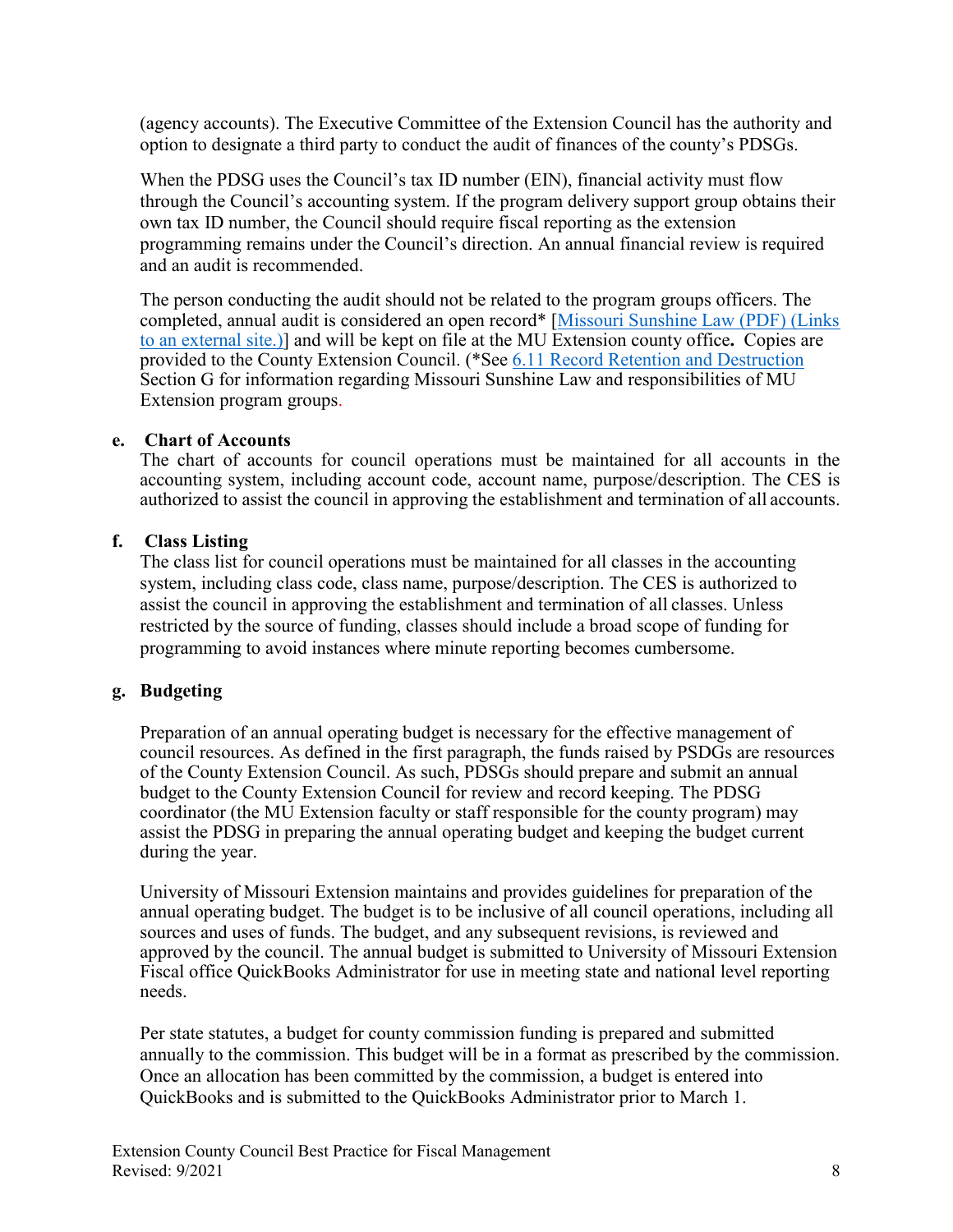# **h. Transparency**

PDSGs with bank accounts will grant the Extension Council treasurer "View Only" status on all of the program group's bank/investment accounts. The primary account holder has the ability to grant "view only" status. The process and the terminology may vary from bank to bank.

### **i. Financial Accounts and Authorized Signers**

There must be two signatures on all checking accounts – two adults unrelated by blood or union (married, related by marriage including step-relations, dating, etc.). The important thing to remember, whether there is a checking account or not, is that there is more than one pair of eyes overseeing the treasury. (In 4-H, a minor may serve as the treasurer of the 4-H club or 4-H council, however, this is in addition to the two-adult policy.)

It is the policy of MU Extension that no employees, either faculty or employee, be active signers on any County Extension Council, 4-H Council, or 4-H club bank accounts, savings accounts, or CD's. However, one exception would be for a bonded County Extension office secretary to be listed on the account for informational purposes only to aid in information retrieval when necessary and bank account signers are unavailable.

### **j. Accounting Methods**

It is recommended that all MU Extension program groups utilize QuickBooks through the County Extension Council's account. While the use or other accounting processes may be approved, additional records and reports may be requested by the Extension Council and/or the county program coordinator.

#### **k. Authorization to Raise Funds**

# i. **Missouri 4-H Groups (Club and Councils)**

All 4-H groups must be **chartered** before engaging in fundraising activities. Chartering and re-chartering is an annual process which grants authorization to the 4-H group to use the 4-H Name and Emblem for the purpose of raising funds. A 4-H group is chartered once it meets certain requirements, one of which is the submission of annual financial reports and external audit. The Missouri 4-H Office of Youth Development has authority to grant or revoke charters.

#### ii. **Missouri Master Gardener Chapters**

Chapters are established through an MOU between the chapter and University of Missouri Extension. MU Extension has the authority to revoke an MOU. It is proposed financial mismanagement (including misuse of funds and/or lack of transparency) be grounds to consider revoking an MOU.

#### iii. **Missouri Master Naturalist Chapters**

The Missouri Master Naturalist program is sponsored and jointly administered through a partnership established by a Memorandum of Understanding (MOU) between University *of Missouri Extension (MU Extension)* and the *Missouri Department of Conservation (MDC).* Oversight of the Master Naturalist program is shared between MU Extension and MDC. This includes financial oversight of chapter funds if applicable.

#### iv. **Other Program Groups**

Other program groups (existing and future) that maintain financial accounts and use a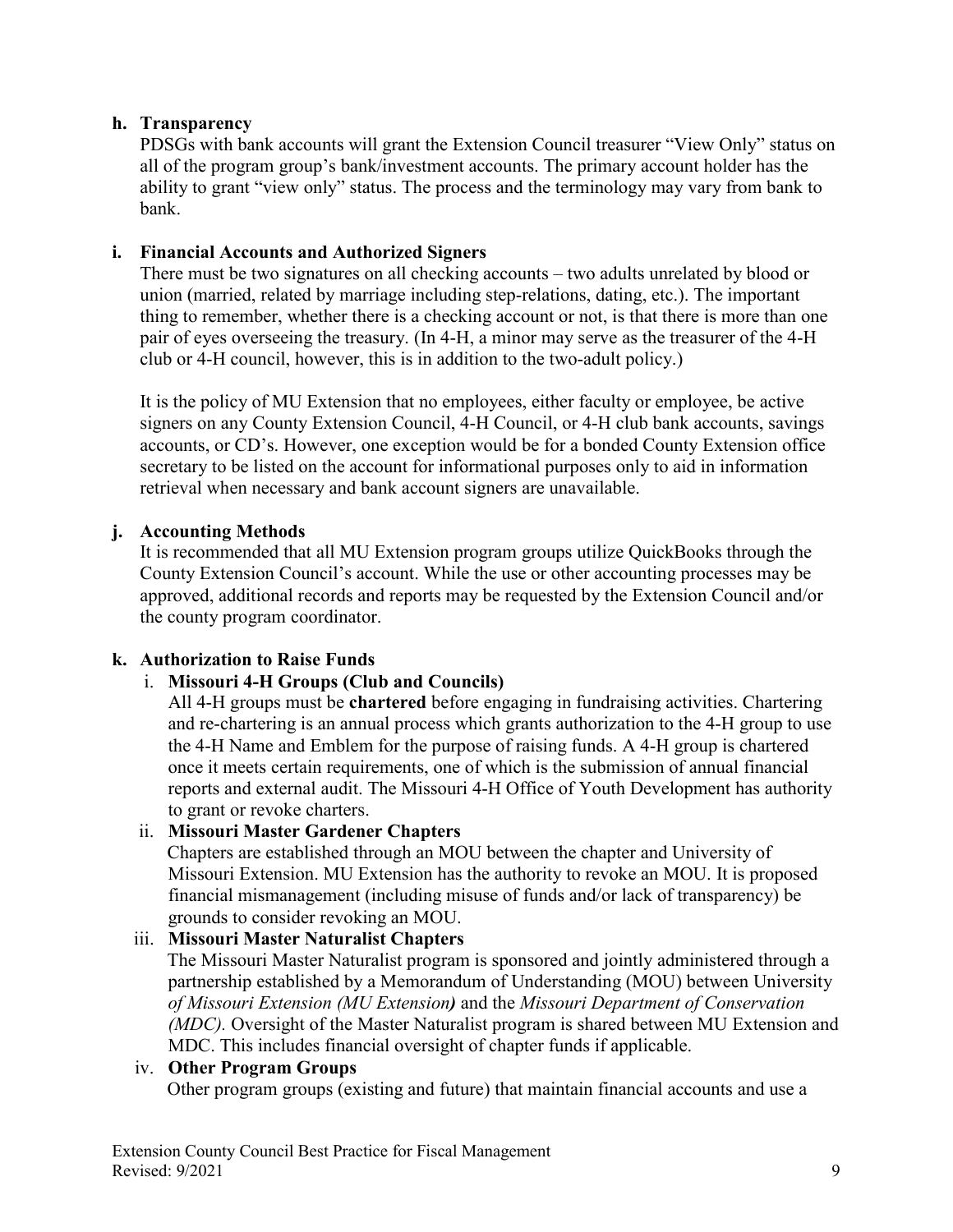MU Extension program logo must follow equivalent policies – either establish an MOU with MU Extension, or be chartered/authorized to do so.

# **Proposals, Grants, Contracts, Contributions, and Gifts**

<span id="page-9-0"></span>**"In-kind"** contributions, e.g., space value, utilities, services, etc., are noted for the council financial plan but not documented in the accounting system.

**Endowments:** If the council has a locally held endowment with specified uses, the budget should reflect a fund for the endowment. The principal or corpus remains intact. Unrestricted use endowment revenue (interest income from the endowment corpus) may be budgeted in the Unrestricted General Operations, otherwise, the revenue must be spent only on the specified uses. Funds for endowments are shown in QuickBooks class 6000 - 6999

**Fee-Based Activities:** A budget for each fee-based educational activity should be prepared by the faculty/staff responsible for the activity and approved by the CES and/or regional director/educational director per University of Missouri Extension best practices and council policy and procedure. Funds for educational activities are shown in QuickBooks class 3000.

**Gifts:** If the gift is being handled through the county council, the gift should be directed to the council. Gifts are accounted for in the income side of accounts under account code 0400-0499. There is no special designation for a class because it is a gift and so class 2000 is perfectly fine.

**Grants:** Both the University and county extension councils have legal authority to submit grant proposals. Grants received are listed in QuickBooks class 5000 - 5999. In determining the appropriate administrative entity, there are several factors to consider:

# **Project Magnitude**

Consider a county council's capacity to administer projects that require employing additional staff, providing governmentally required assurances, submitting financial reports and audits, and securing legal advice.

# **Matching**

Matching requirements can be onerous. If we commit match or cost share, it must be documented. Many times, that is done by documenting a person's time on a project. However, legally, councils cannot commit the time of regional extension specialists. They are University employees, not council employees.

#### **Rules and Regulations**

The rules and regulations of some entities, such as governmental agencies, are substantial. The University has the resources and processes to meet those requirements, while councils may find this accountability time consuming.

#### **Funding Source Preferences**

Some funding sources only fund locally based organizations, such as a county council, while others work only with larger institutions, such as the University.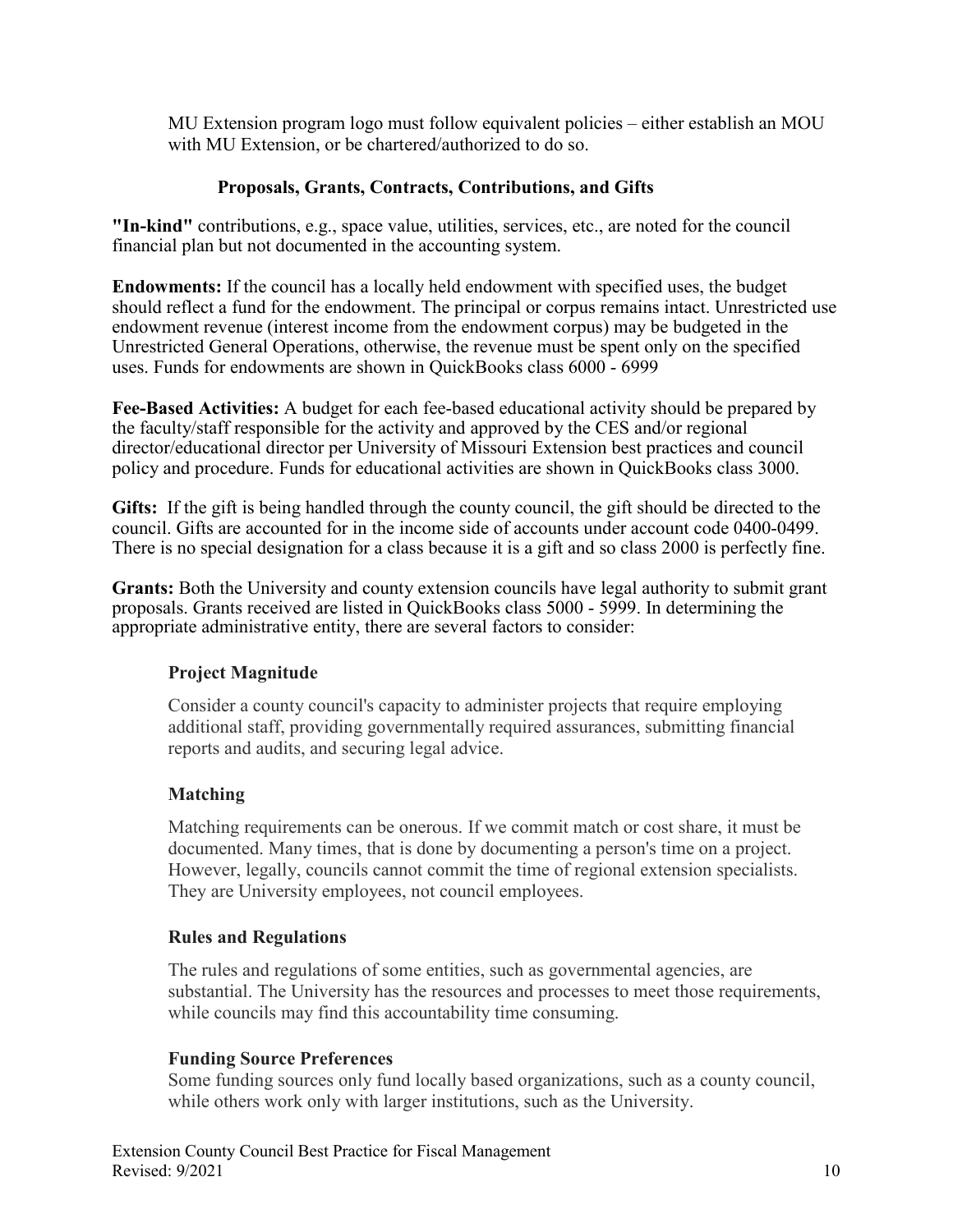Although the University and county extension councils do not have  $501(c)(3)$  status, they are treated as not-for-profit organizations under IRS regulations, as described in Section 170 of the federal income tax statutes. The IRS has provided an [advisory letter](https://extensiondata.missouri.edu/ExtensionWay/Docs/fin-4H-irsLetter.pdf) (opens in new [window\)](https://extensiondata.missouri.edu/ExtensionWay/Docs/fin-4H-irsLetter.pdf) stipulating this status for both the University and councils. This letter generally is sufficient when submitting proposals to organizations requiring  $501(c)(3)$ documentation.

If University resources are being committed, such as University employee's specific effort levels within the budget, or if the management requirements of the award surpass what the county office is comfortable and capable of administering, then the grant proposal/contract must run through the University of Missouri. If it is being run through the county council, the county extension office is responsible for the review, processing, and submission of proposals.

# **Pre-Award Process/ Post Award Procedures when submitted on behalf of the University of Missouri**

# **Pre-Award**

# **1. Applying for a grant/contract**

- a. Provide the MU Extension Fiscal Pre-Award staff at [muextpre](mailto:muextpre-awardadm1@missouri.edu)[awardadm1@missouri.edu](mailto:muextpre-awardadm1@missouri.edu) with all required materials, based on sponsor requirements; detailed and complete budget, budget narrative, scope of work, etc at least ten working days prior to the sponsor's due date.
	- i. All planned applications should be reported to the PIs supervisor, RD, program ED and/or Senior Program Director as appropriate early in the process to insure he/she is aware and supportive of the application.
	- ii. Be sure to use the most current University information, most of which can be found on the Grant Fact Sheet: <https://research.missouri.edu/ogwp/files/grantfactsheet.pdf>
	- iii. Work with the Extension Fiscal staff through the proposal process to ensure agency regulations and policies are followed. This responsibility is not complete until the proposal has been fully submitted to the sponsor by the Office of Sponsored Programs Administration (OSPA). PIs should not submit to the sponsor; it must be reviewed and submitted by OSPA.

# **Post-Award**

# **1. At time of new award**

- a. Contact support staff or Extension fiscal office to have funding changes initiated.
	- i. Names of those to be paid from project, directly paid and those to be cost shared (if applicable).
	- ii. The rate at which each person should be paid (percentage of effort).
	- iii. Start date for funding changes.
- b. Contact support staff to have phones, data ports, etc. charged to project (if applicable).

# **2. During award period of performance**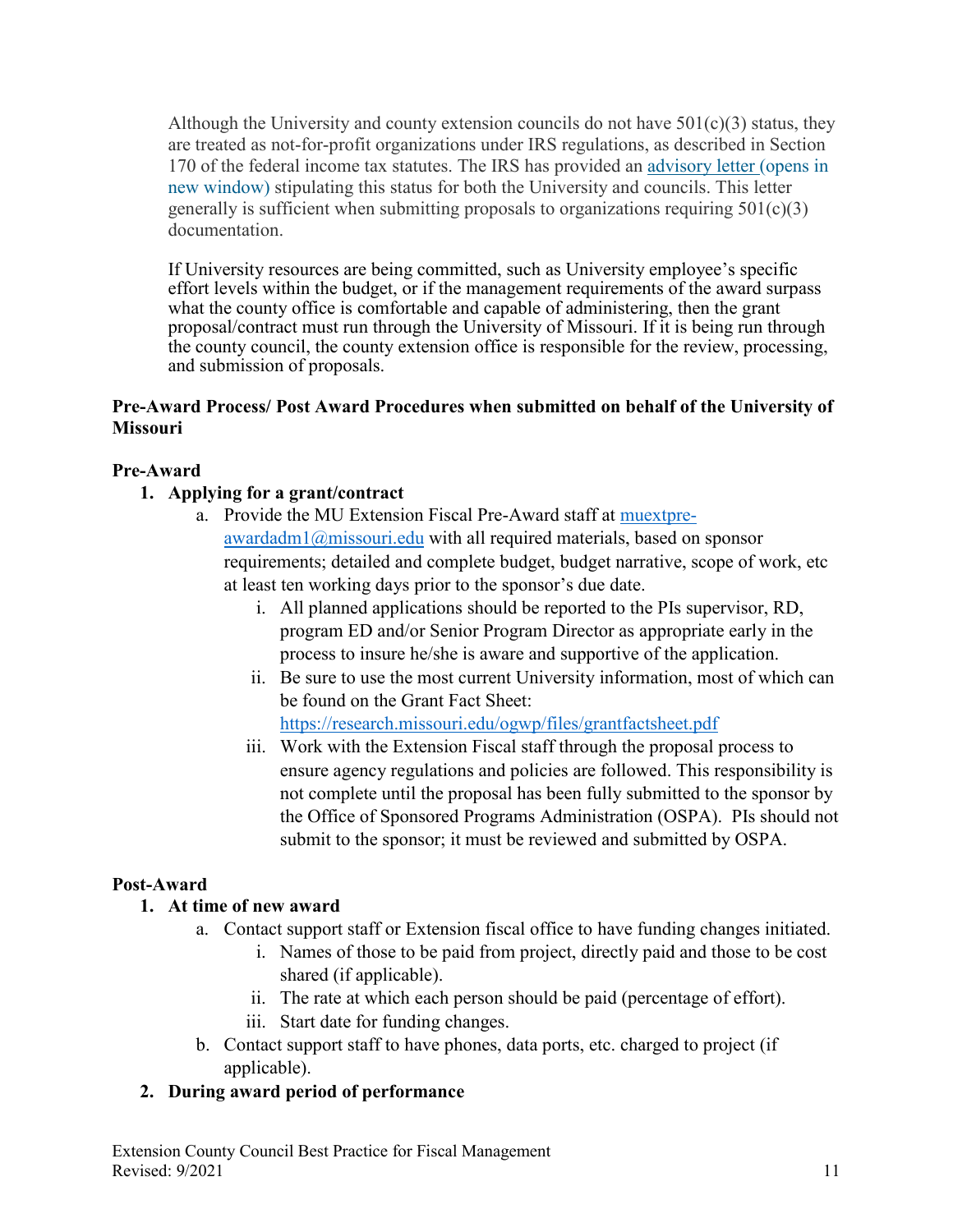- a. Coordinate activities of all individuals involved with project.
- b. Ensure appropriate progress is being made toward objectives of project, especially for those funded, directly or as cost share, from the project.
- c. Keep track of sponsor reporting requirements, financial and programmatic, and meet deadlines.
- d. Review and approve Travel / OneCard Expense Reports, Vouchers, Requisitions, etc. or assign a Delegate for these approvals. (There is a formal process to assign a Delegate. Contact Extension fiscal office for assistance).
- e. Review and approve monthly Managerial Review Reports.
- f. Adjust funding for those working on the project; add, remove, adjust level of funding (if appropriate).

# **3. At end of award**

- a. Contact support staff or Extension fiscal office to have all funding from the project, direct pay and cost share, removed. This may involve changing funding to a new project that continues the work under a new project number or removing funding altogether if the project has come to an end.
- b. Contact support staff to remove funding from phone lines, data ports, etc. charged to the project
- c. Ensure project is not over-spent. Work with Extension fiscal office to remove excess expenses if necessary.
- d. Respond to OSPA PI Cost Certification request. This is a requirement in order for a project to be officially closed. Managerial Review Reports will continue until the PI Cost Certification is completed.

# **Subcontract Monitoring**

Subrecipients are the legal entity to which a subaward is made and which is accountable to the University for the use of the funds provided in carrying out a portion of the University's programmatic effort under a sponsored project. The University's financial and programmatic responsibilities for the monitoring of these funds awarded to the University are subcontracted to another institution or organization (Subrecipient). The policy is to provide the monitoring required by federal regulations and to ensure proper maintenance of sponsored funds. The University may use reporting, site visits, regular contact, or other means to provide reasonable assurance that the Subrecipient administers awards in compliance with laws, regulations, and the provisions of contracts or grant agreements. The same responsibilities and accountability would apply if the county council accepted a grant award and issues subcontracts.

# **Contracts**

These are legally binding documents in which the parties make promises to deliver a product or service in exchange for consideration (money, partnerships, etc.). With PI approval, grant funds may be utilized.

Contracts must be fully executed (all parties sign the agreement) prior to the event or onset of the agreement.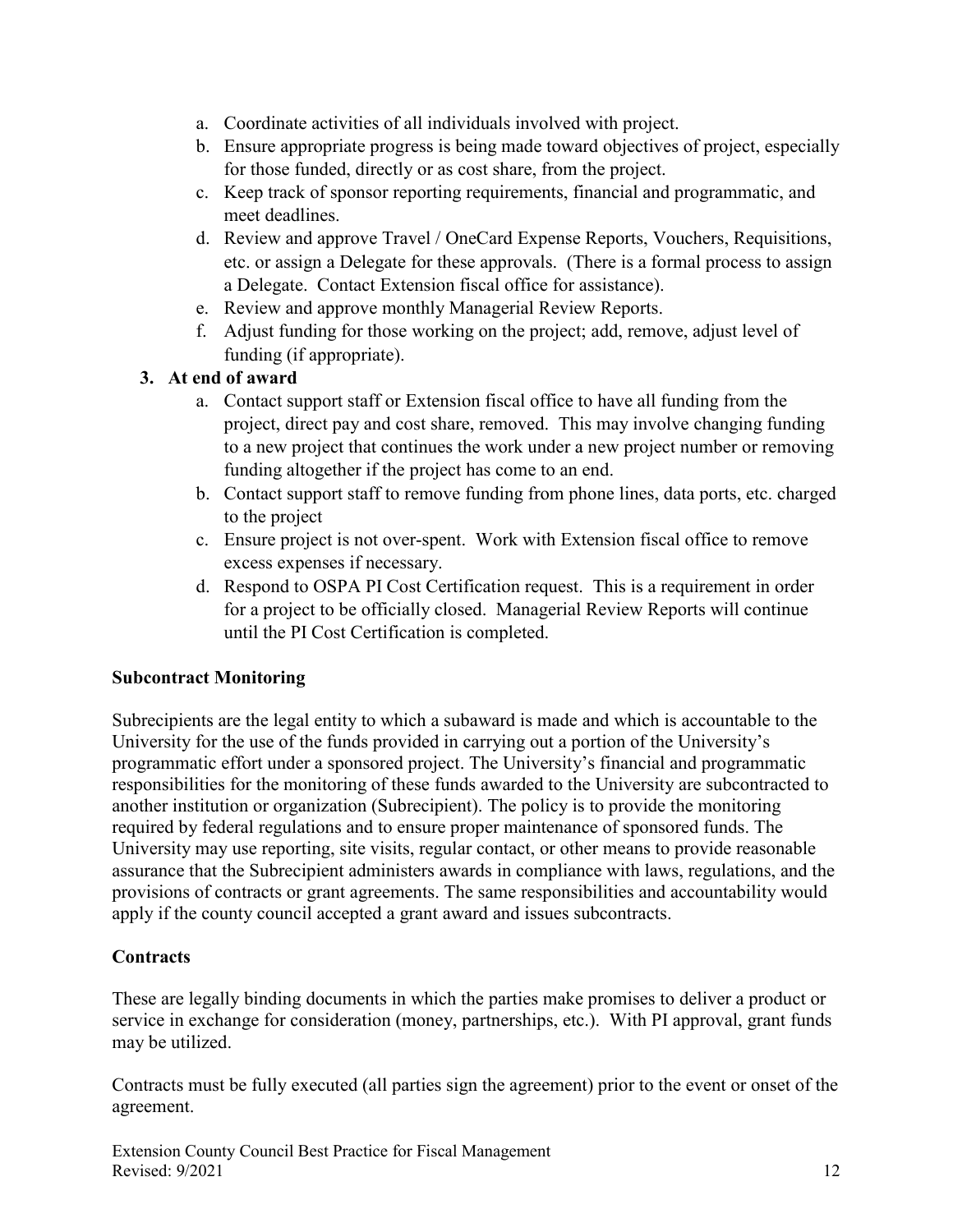If the document does not pertain to University resources and Council is responsible for payment, insurance, etc., the Council should execute the agreement in accordance with their policies. In addition, the Council should maintain a tracking system for contracts (i.e., lease, service contract, etc.) in order to track renewal periods, payments, requiring reports, etc.,

If University resources are involved, the document must be submitted through the University contract process. University templates must be utilized for speaker/consultant contracts. Fiscal Office can provide advice on the templates and requirements for an MOU.

**Savings and Investments:** All savings, money market, certificates of deposit and other investments should be accounted for in the county financial books and be included in the annual budgets.

# **Purchasing**

<span id="page-12-0"></span>**Bid Procedures:** Office furniture, equipment and other materials that are available from more than one vendor should be purchased only after being satisfied with the best value in terms of price, quality and service that will be received. The recommended dollar amount may be specified, lower or higher, than the \$1,500 noted below by action of the council.

**Purchases under \$1,500:** Compare materials and prices from local vendors and select the best value in terms of price, quality, and service.

**Purchases over \$1,500:** Distribute to vendors that are known to be able to supply the material or service, written specifications and a bid closing date.

**Purchase Orders:** All councils should use a purchase order procedure to assist the CES and treasurer in managing the authorized budget. A purchase order system:

- 1. Establishes an approval procedure
- 2. Provides a payables record for expense planning
- 3. Ensures that vendors will supply and bill the council with an official form with signature approval

Purchase order forms must be printed with the name and address of the council and sequentially numbered. Individual extension councils may have stricter policies to follow in regards to purchasing.

**Extension Council/MU Extension Annual MOUs**: Annually, based on a calendar year, MOUs are established between the Extension Councils and MU Extension to define the partnership and any funding arrangements such as mileage and youth program assistants.

# **Receipts and Deposits of Money**

<span id="page-12-1"></span>**Segregation of Duties**: Council office procedures should provide for the segregation of duties for the receipt and deposit of monies. These procedures are established for the protection of the individuals involved and security of funds. Individuals responsible for receiving funds should account for those funds to another individual who prepares the deposits.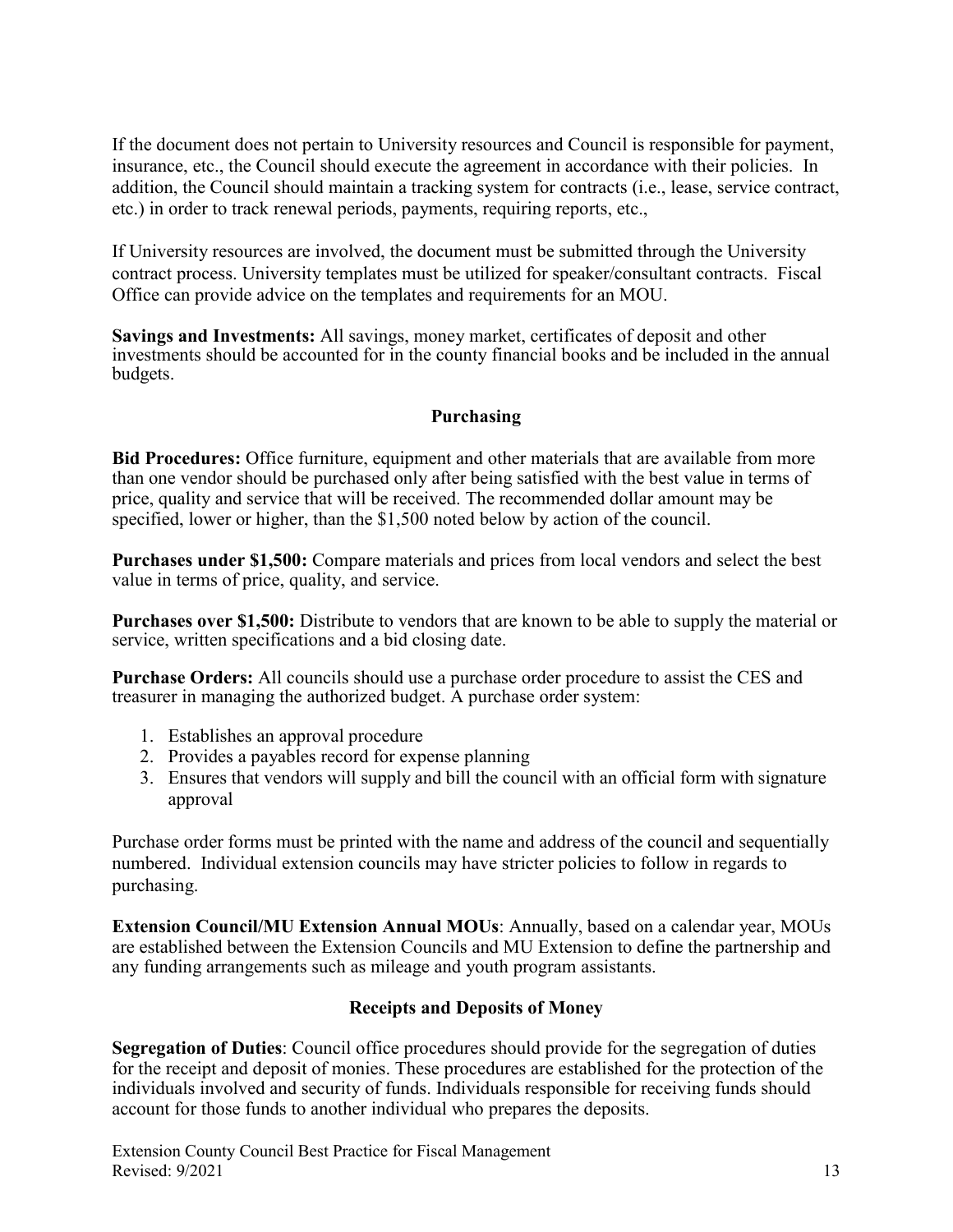#### **Bank Deposit:**

Each bank deposit will equal the sum of receipt slips represented in the deposit. All monies, should be deposited weekly and more often during periods of high activity. In offices with limited personnel, the CES should periodically reconcile receipts in the receipt book to deposits at the bank

**Restrictive Endorsement:** The individual responsible for receiving funds should restrictively endorse each check received by stamping "For Deposit Only, (name) County Extension Council" before placing it into a cash box or cash register. A council restrictive endorsement stamp should be located with each receipt book in use.

#### **Pre-numbered Receipts:**

All money received, cash or checks, shall be recorded on a pre-numbered council receipt. Voided receipts are retained in the receipt book for permanent reference. These receipts are then referenced on the bank deposit slip. A log may be prepared for mail-in payments received, with one receipt written for the total. Similarly, if registration fees are collected on site, attendance sheets may be prepared and the total placed on a numbered receipt when turned over to office personnel to deposit.

**Receipts**: Receipts may include interest earned or monies received. They are to be posted to the accounting system using appropriate income account and class code. Transfers of monies from one bank account to another are also recorded in the accounting system as deposits but do not run through the receipt book. The use of transfer sheets as documentation and the income account 1600 are used in the transaction.

**Records Management:** Copies of mail logs and attendance sheets are retained as part of the accounting records. If an office has a significant number of walk-in clients, a cash register produced receipt may be used. The cash registertape must be coded as to revenue type and retained as part of accounting records.

**Credit Card Receipts:** If your county processes credit card payments, a receipt listing the confirmation number is issued for each transaction. After the confirmation number has been received, any document containing the credit card number should be destroyed (cross shredded if possible). Any and all personnel that handle credit card transactions should be trained in Payment Card Industry data security standards (PCI) compliance and follow all guidelines. The credit card machine and transactions should be maintained in a locked cabinet or drawer. The use of Square to process credit card payments is not recommended. This device is not PCI compliant unless additional hardware is purchased and/or a dedicated phone/table for credit card payments is utilized in accordance with Payment Card Industry Data Security Standards (PCI DSS)

**Credit card online registration system is not available after office hours:** If online registration is not assessable, participants may be asked to complete a registration form to include contacted information to pay by credit card at a later date by Extension office personnel. As stated in above paragraph, any document containing the credit card information should be destroyed.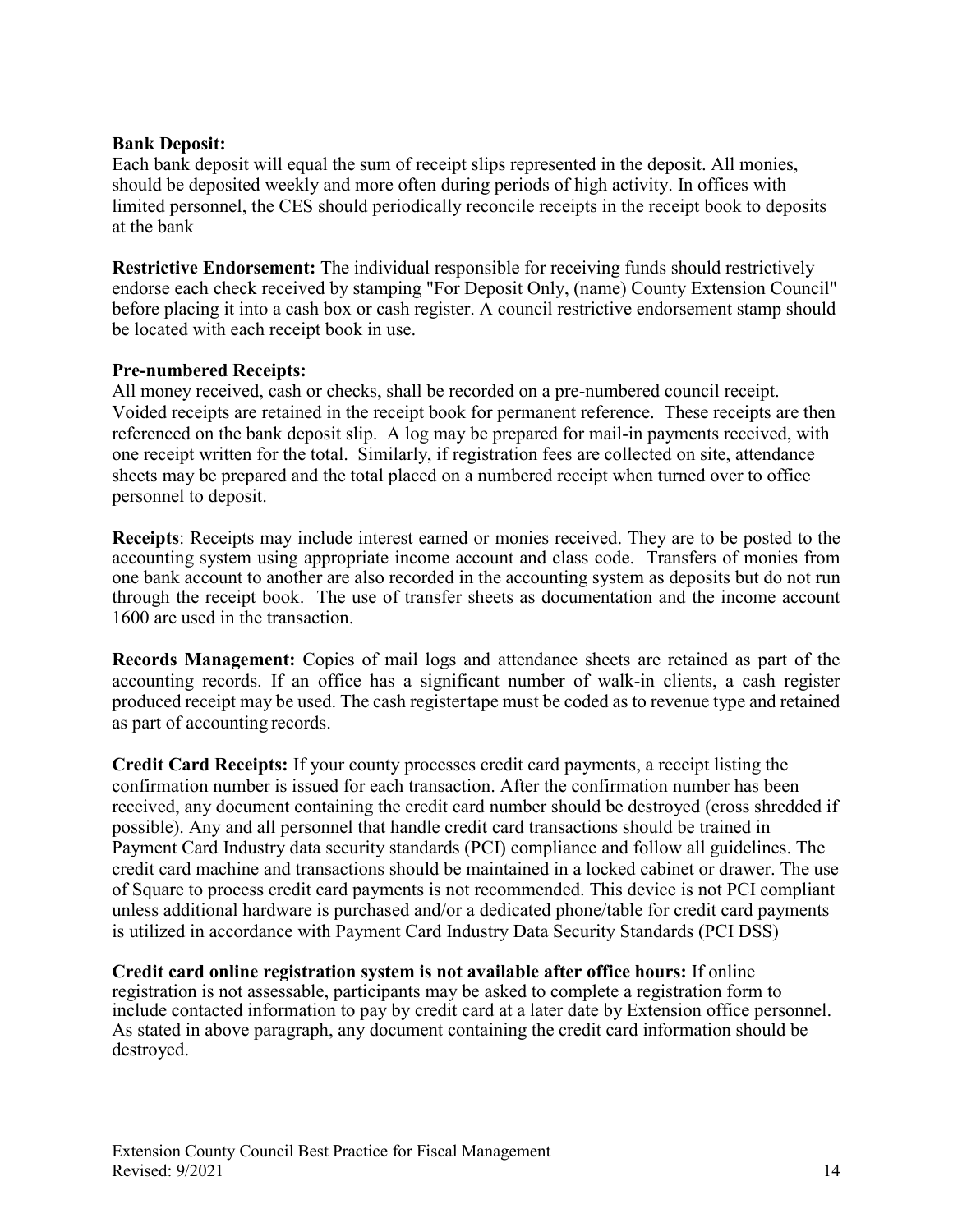**Accounts Receivables:** When a client incurs a financial obligation to the extension council, a prenumbered statement or invoice is issued. The original is given or mailed to the client and copies are filed for reporting and follow up.

**Savings and Investments**: Interest earned or additional funds received or transferred to savings, money market accounts, or certificates of deposits are to be posted to the accounting system.

# **Cash & Check Management**

<span id="page-14-0"></span>**Office Procedures:** The council will maintain appropriate office procedures for the proper accounting for cash and checks, security of monies, division of duties of employees, making regular deposits and other procedures necessary to ensure the proper control of monies. The council authorizes the treasurer to keep cash balances invested in interest-bearing accounts to the extent practical.

**Handling Cash:** the responsibility for cash is generally delegated to only one person at a time. A locked cash box, drawer or cabinet must be available to personnel when the office is open and placed in a safe or locked cabinet when the office is closed. Council procedures should stipulate the maximum amount of cash, other than a minimal change fund, that can be left in the office over the weekend or holidays.

Where county support staff collect and receive cash, there should be a signed transmittal form for the collected funds upon the receipt of the funds with the following information included:

- Agency leaving the funds
- Receiving entry
- Dollar amount
- Signature of both entities
- Date
- A short description of the purpose to determine appropriate QBs entry.

The duplicate receipt from the receipt book should be stapled to the transmittal form and given the individual remitting the cash and the county office keeping a photo copy of form and receipt.

**Petty Cash:** A petty cash fund should only be established in office locations where small purchases cannot be charged for subsequent payment by check. The petty cash fund must be kept in a separate, secured location accessible only to the individual authorized to make such purchases. Receipts from purchases are placed in the cash box. At any given time, the cash and receipts must total the authorized amount in the box. Monthly petty cash requisitions are submitted for approval, and a check is written to reimburse the petty cash fund for the amount of purchases made. Petty cash requisitions are entered in the accounting system per the appropriate expense account number and class code.

**Postage Meters:** Postage meters require the same security procedures as cash within the office. During office hours, the meter is to remain locked, and one person is to be responsible for the key. When the office is unattended, the meter is to be locked in a secured safe or cabinet.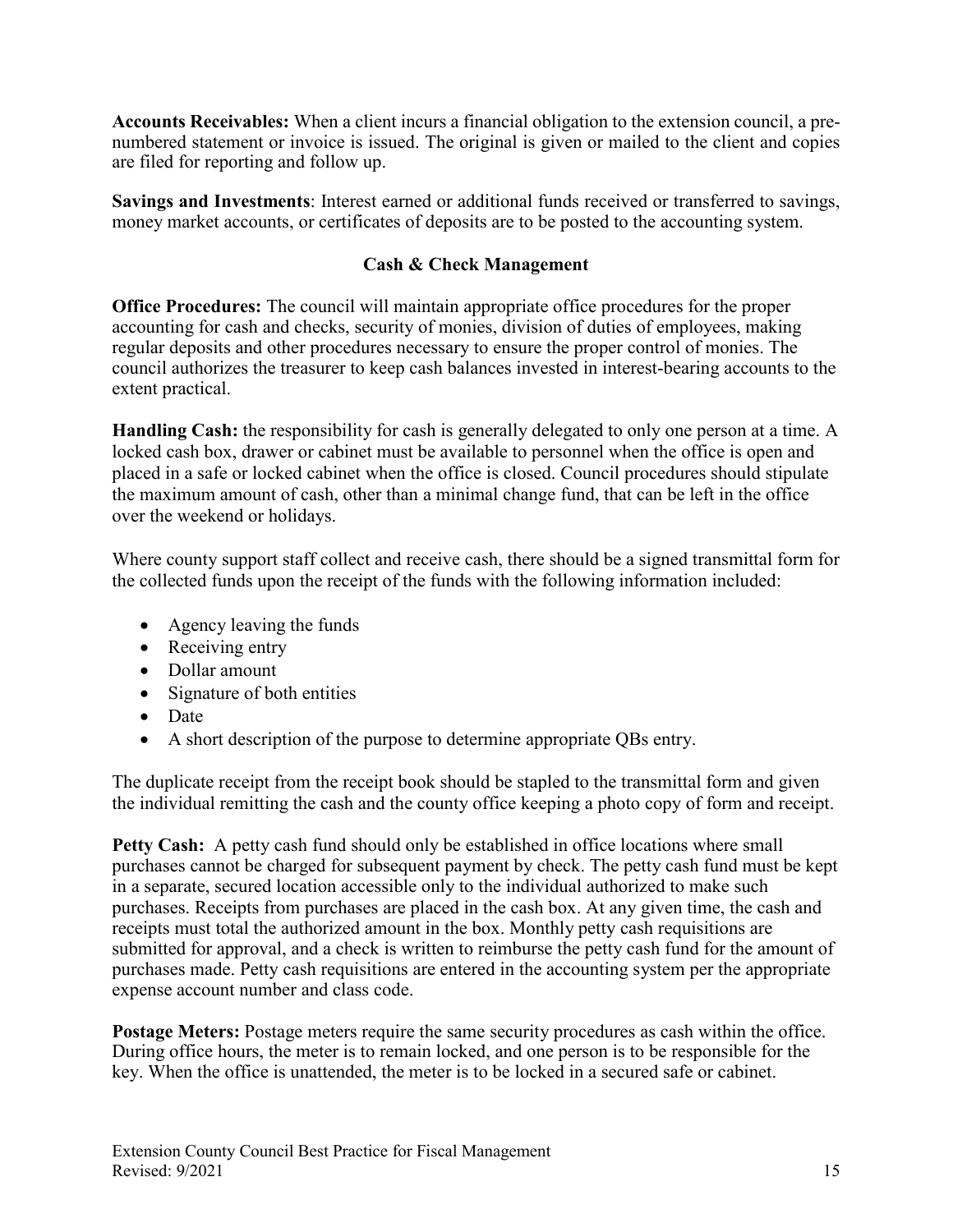### **Council Credit Cards/Debit Cards**

<span id="page-15-0"></span>Extension Councils may choose to have a council credit/debit card rather than manage petty cash. A merchant charge account is another option. MU Extension employees may be issued a credit/debit card to use for only local, council approved purchases. Purchasing items that ultimately are the responsibility of MU Extension to purchase is strictly prohibited. Cash access must be turned off on employee issued cards as University of Missouri policy restricts access to cash and signature authority on financial accounts for employees and should be turned off for council employees as well.

#### **Payments and Expenses**

<span id="page-15-1"></span>All financial obligations are to be paid by pre-numbered check, complete with the date, signature, payee, dollar amount and reason for payment, and any invoice, voucher or other reference number. Any voided checks should be retained for permanent reference. All checks written will reference documentation on file. Recognizing only original statement/invoices will prevent the possibility of duplicate payments. When checks are written, the check number is recorded on the reference document. Documents may include vendor invoices or statements, payroll and travel vouchers, written letters of agreement and contracts. Per state statute, checks require an authorized signature and second, or counter signature, both on file with the bank. Only council members may be authorized to sign checks.

**Payroll Disbursements:** Employee time records/payroll vouchers must show the dates and/or hours for which payment is made and be signed/dated by the employee and immediate supervisor. The immediate supervisor should verify vacation and sick leave records at least quarterly. This record should be attached to proof of payment as documentation. Counties have the option of tracking hours, vacation, and sick leave with the QuickBooks program.

**EFT Expenses:** Electronic Funds Transfers are very common with paying quarterly taxes. When this is done, methods should be taken to secure print outs or screen shots of the physical transaction so that extension councils can sign those documents which serve as the intended check. The printout/receipt should be signed by the Council, just like a check would be. The signed document should be included in the fiscal records.

**Non-Payroll Disbursements:** All disbursements must have original source documents to support the transaction. Documentation may include vendor invoices, written letters of agreements, contracts, leases, etc.

**Travel Expenses:** Reimbursements to council members for travel expenses are to be made by approved voucher. The approved University-provided format may be used, or a locally developed format that provides the necessary information: a description of each trip with the date, purpose, miles driven and any other travel expenses listed. Staff travel reimbursement is generally established by Extension Council/MU Extension MOU utilizing the University established reimbursement system and the MU Extension mileage tracking system.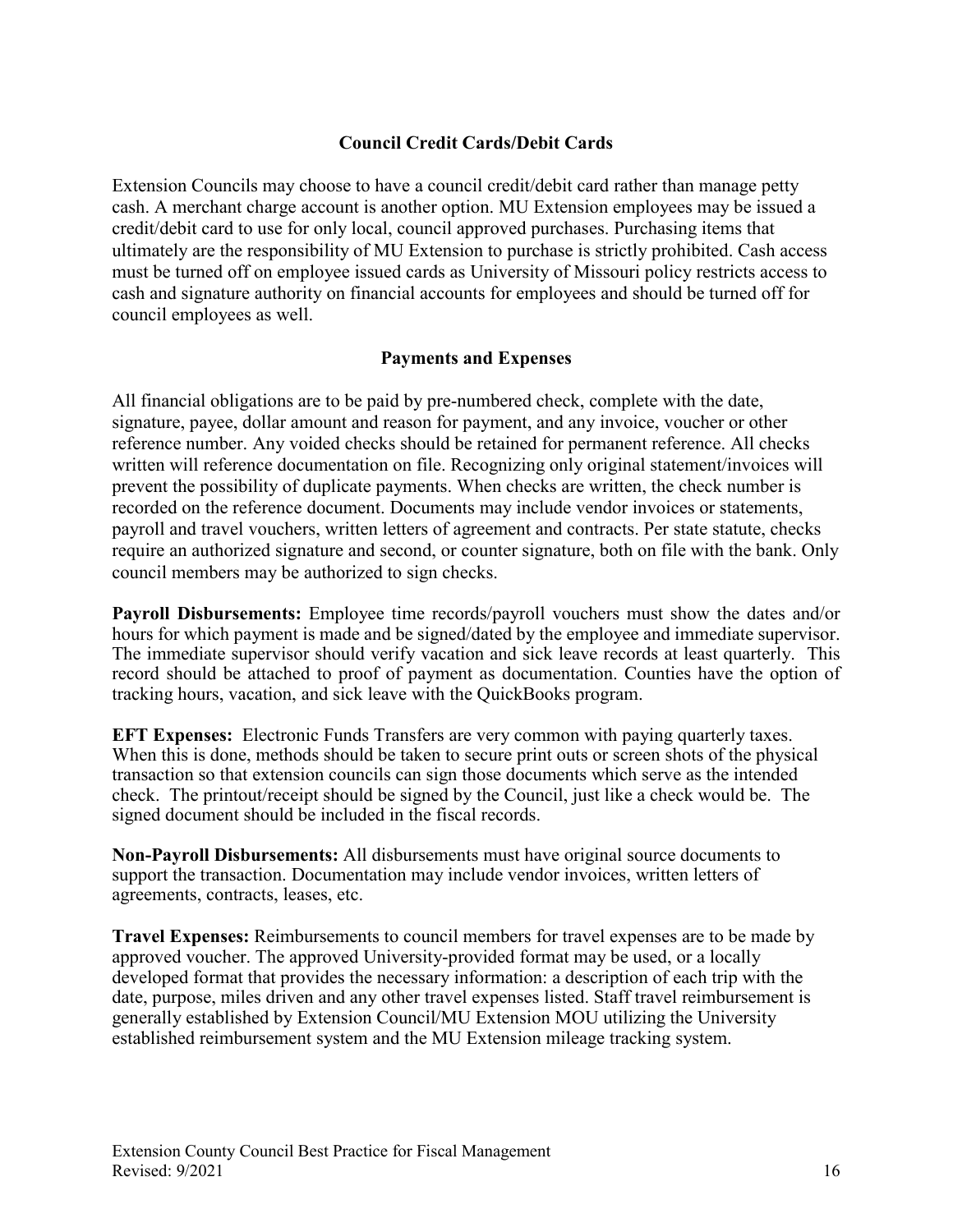**Refunds:** The council should establish guidelines for authorizing refunds of fees or service charges. Record the refunds for the expenses actually incurred verses recording them as reimbursements. Be sure to use the correct account code on refunds.

#### **Financial Operations**

<span id="page-16-0"></span>**Annual Financial Audits:** An annual audit or financial review of the council's accounting records is required. Auditing options include engaging a CPA firm, using an auditor available to other county government offices or appointing an audit committee. See the Audit Guidelines for County Councils for additional information.

**Agency Accounts:** Agency accounts are established for program delivery support groups such as Master Gardeners, Master Naturalists, 4-H Council, etc. When the Agency uses the Council's tax ID number, financial activity must flow through the Council's accounting system. If the program delivery support group obtains their own tax ID number, the Council should require fiscal reporting as the extension programming remains under the Council's direction. An annual financial review is required and an audit is recommended.

• 4H clubs and or councils that have \$50.00 or more in a checking account should have their own EIN (Employer Identification Number) and must report annually to the county Extension Council or 4H council, if a club, their audit review and findings. They are not required to file any federal forms to the IRS.

**Bad Debts:** All receivables determined to be uncollectible are to be written off after all appropriate collection efforts have been pursued. A returned check for insufficient funds that was deposited is entered as a bad check, and the reduction in revenue is noted in the appropriate account. The council must approve the write off of uncollectible receivables as recommended by the treasurer at a regular meeting.

**Banking:** Council banking should be done at one bank and all disbursements through one checking account. Councils may determine for reasons of prudent fiscal management that funds not needed for immediate operations be maintained in accounts other than the regular checking account and/or with other recognized financial institutions that offer improved returns while maintaining appropriate security for public funds.

**Reconciliation of Bank Statements:** Two of the following three, the bookkeeper, CES, or a Council Officerwill reconcile the council's accounts with the bank statement each month. Together, the reconciliation will follow the procedures for verifying receipts and disbursements in the accounting system. Together, they will initial and date the reconciled bank statement. The treasurer should review reconciliations regularly. Monthly, the CES or treasurer should receive the bank statement (unopened), review cancelled checks and trace recorded receipts to deposits.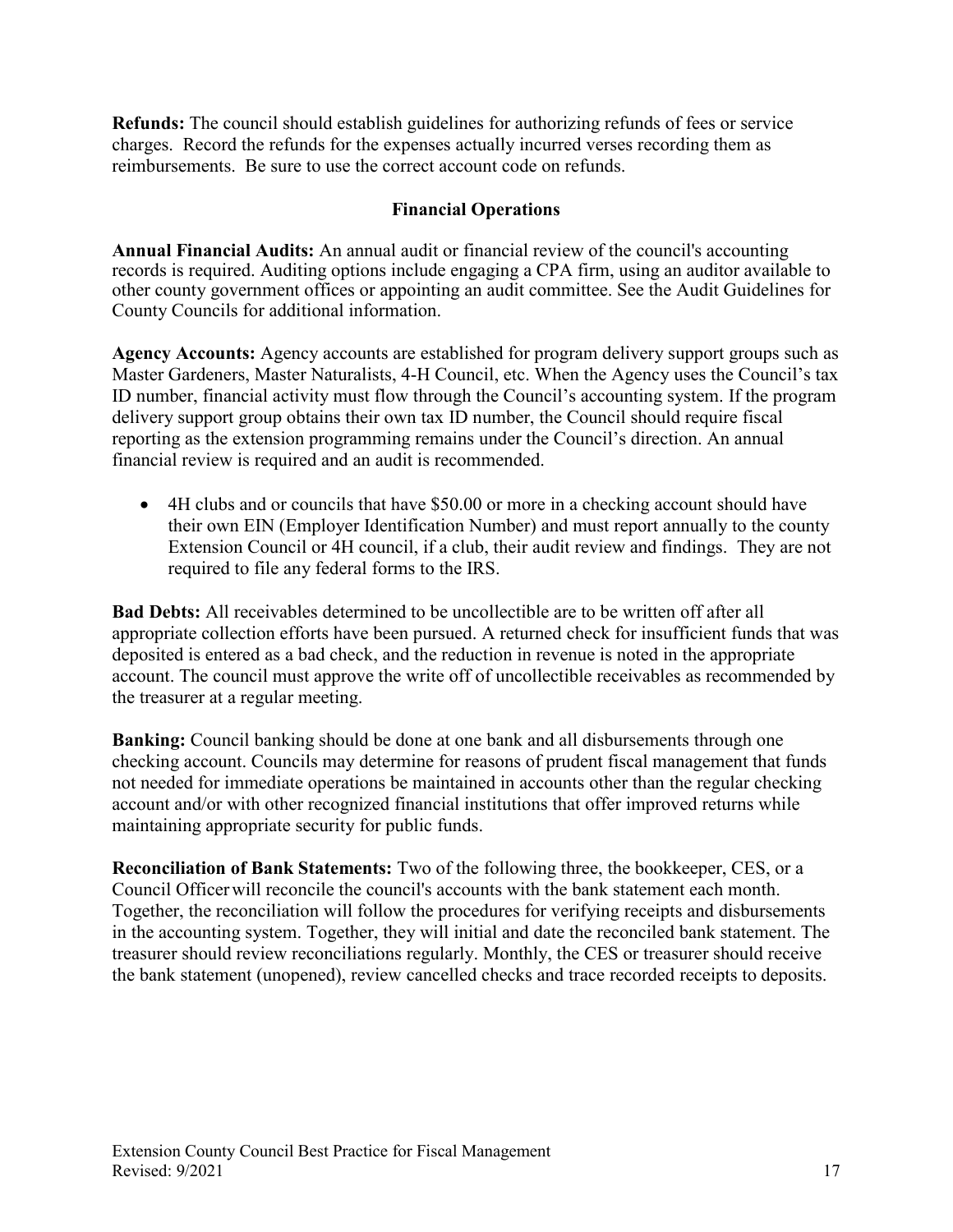**Bonding:** The council must follow state statutes requiring a corporate surety bond of at least 125 percent of the estimated amount that will be in the treasurer's custody or those with signature authority at any one time. In addition, a position corporate surety bond of at least 125 percent of cash on hand is recommended for the council bookkeeper and other council employees with signature authority on bank account. University-employed staff is covered by a Universityprovided bond but should not have signature authority for council funds. A surety bond may be purchased from your local insurance agency. Council members may seek various bids from local representative insurance agencies.

**Corrections:** The council may authorize the CES to approve corrections to accounting transactions containing errors. Corrections are made using the procedure specified in the accounting system, appropriately documented and periodically reported to the treasurer. The treasurer should initial the supporting documentation.

**Records Retention and Documentation:** All source documentation to accounting transactions are to be retained for five years and then may be destroyed, except for specific documents which have reference value, such as major purchases, long term lease agreements, etc. A suggested guide to records retention for Councils is being development and the link will be posted once it is finalized.

Annual budget and financial reports should be made a part of the council minutes and retained permanently.

Printed copies of the detailed list of transactions and the detailed ledger reports should be run at the same time as monthly status reports and retained in file for reference for a period of no more than five years. Annual audits should be maintained as a permanent record.

**Transfers Between Accounts:** All transfers of income and/or expense items between accounts should be made in a timely manner. Transfers must be approved by the treasurer or CES on the Request for Transfer form. The purpose of the transfers is to adjust account balances when the activity is completed or to reflect the proper recording of the revenue or expense in the correct account.

**Tax Forms:** IRS Quarterly Form 941 or annual Form 944 once completed should be signed by a "duly authorized member or officer" of the council who is covered under the insurance bond. Form MO 941 and MoDES wage transmittals should be completed and signed by the council and sent to the appropriate agency quarterly. Federal W-2 forms are printed and mailed to appropriate agencies and individuals prior to January 31<sup>st</sup>. 1099's are required for vendors over \$500 in monies earned for services provided. A social security number must be on file before funds can be dispersed to these vendors.

**Void Check:** The council may authorize the CES to approve the voiding of a check when a check writing error has been made. The treasurer should initial all voided checks approved by the CES. A voided check must be maintained as part of the accounting records.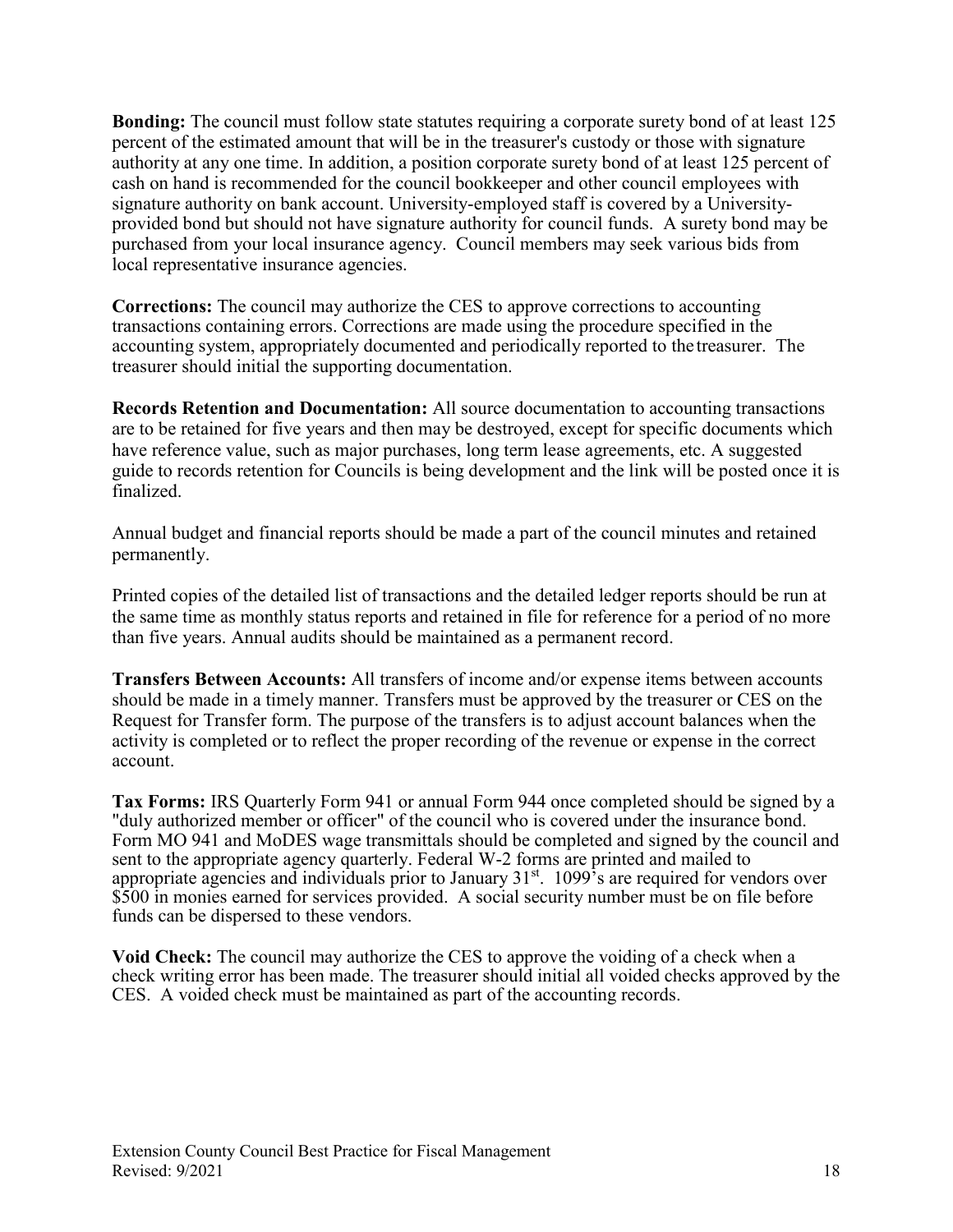**Year-End Closing:** Official accounting records are to be closed at the end of each council fiscal year for all fund accounts. To the extent possible, all receipts and disbursements within that fiscal year. Account balances will be either carried forward as beginning balances in the next fiscal year, when an activity represented by the class is to be continued, or transferred to another class, per council policy and procedure, if purpose for the class has ended.

**Use of Public Funds:** All funds in the custody of the council are, by definition, public funds. All funds must be handled using recognized, best management practices. Payments generally should not be made before receiving materials and/or services. Except where unavoidable, payments for supplies and services should be made directly to vendors and not as reimbursements to staff. Purchases that could be interpreted as benefiting individuals, firms or organizations with which council members or staff are associated should be avoided, including personal use of longdistance telephone. Purchases of supplies or materials by staff or council members from council inventory should be avoided as this inappropriately extends a council's state sales tax exemption to the purchaser. It is recommended that councils establish a written policy regarding the use of long-distance telephone services for personal use. If councils have no such policy, there is no recourse if phone services are abused.

# **Cost Recovery, Fees, and Sales Tax**

<span id="page-18-0"></span>**Policy:** MU Extension provides guidance in establishing program fees and cost recovery. Generally, there is a sharing of the fees between MU Extension and Extension Councils. Program Directors, Regional Directors, and Educational Directors work with Extension faculty who in turn work with Extension Councils to establish and determine sharing of recovered funds.

Generally, all programs are established through My Extension and are entered into Cvent or 4-H Online for registration and credit card processing. Participants can also register at the local Extension office and utilize the reconciliation process to ensure a complete roster and financial aspects are handled appropriately.

**Source of Funds:** Program fees and cost recovery may be received from one or any combination of:

- 1. Participant fees:
- 2. Co-sponsoring organizations
	- a. MU Extension and other affiliated groups, including Master Gardener, must collect sales tax on items sold at fund-raising events if yearly revenue exceeds \$3000 (unless group/chapter has established a 501(c)(3) status).
- 3. Sponsoring departments or divisions of the University
- 4. Grants, gifts or contracts

#### **Insurance**

<span id="page-18-1"></span>Liability: Councils should review their liability risk and take steps to provide adequate insurance coverage. Where council's own office and meeting room space, comprehensive public liability insurance should be considered. Discussions with local county officials should aid in determining risk experience and coverage under existing policies. Where the council does not own space, consideration should be given to purchase of renter's insurance.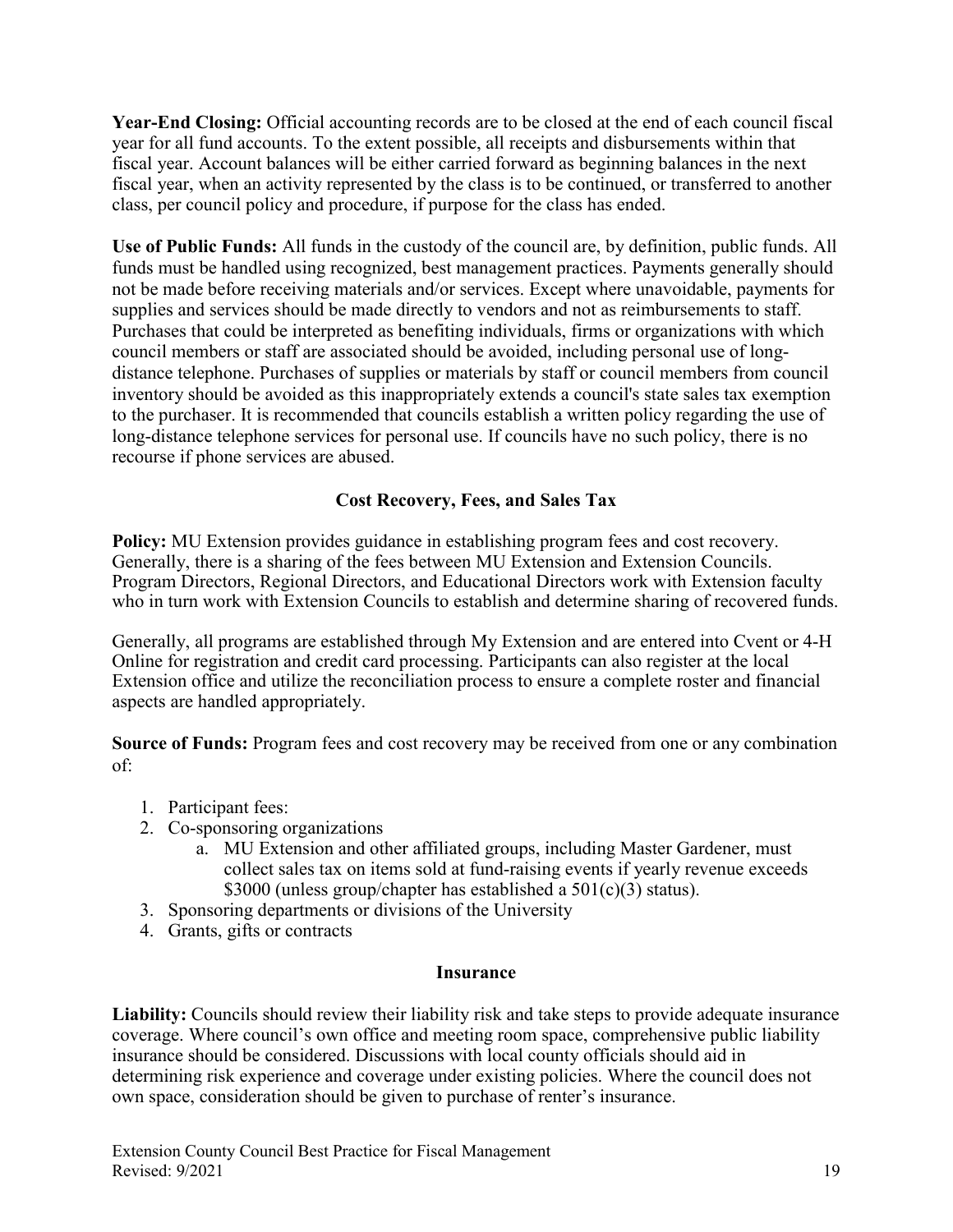As with any public, private board or council, Extension Council members could face *claims* that they have breached fiduciary or other duties in execution of their Council member roles. While historically, this risk has not resulted in a significant number of claims, the question of whether a Council chooses to mitigate that risk through acquisition of liability insurance is one for the Council to determine.

Councils exist as independent statutory entities and cooperative with the University under the provisions of applicable state statues and are not covered by University insurance. The unique risk exposure and budget situation of each Council are among the factors Councils need to think about when considering board member liability and/or directors and officers liability insurance coverage.

**Property:** Furniture and equipment owned by the council should be insured against loss from theft, fire and other perils. The University provides coverage for all University-owned and inventoried business personal property. MU Extension owned property will remain the property of MU Extension and cannot be donated or transferred.

**Workers' Compensation:** Councils are responsible for obtaining Workers' Compensation insurance for council-paid staff – individuals hired and paid by the Council, regardless of any shared supervision. The University will continue to provide workers' compensation coverage for all University-paid employees. This includes individuals hired and paid by the University with a cost share agreement with the Council (i.e., Youth Program Associate).

#### **Assets**

<span id="page-19-0"></span>**Assets:** Assets are classified as current, long-term investments and fixed. If the council wishes to establish an owner's equity or net worth, then asset balances are required throughout the accounting cycle.

**Current Assets:** Current assets are those properties that are either cash or can be converted to cash within one year, and are designated for current operations:

- 1. Cash on hand
- 2. Cash in banks, checking accounts, savings or money market accounts
- 3. Certificates of deposit with terms of one year or less
- 4. Receivables

**Fixed Assets:** Fixed assets are tangible or physical properties owned by the extension council and used in the normal operations of the extension office. It is recommended that the "straightline" method of amortizing fixed-asset costs be used. To use the straight-line method, divide the purchase cost by the estimated life of the item to calculate the monthly depreciation expense. During the life of the fixed asset, an accumulated depreciation expense and the current book value are calculated and reported on the balance sheet. Examples of fixed-asset categories:

- 1. Office furniture
- 2. Office equipment
- 3. Buildings